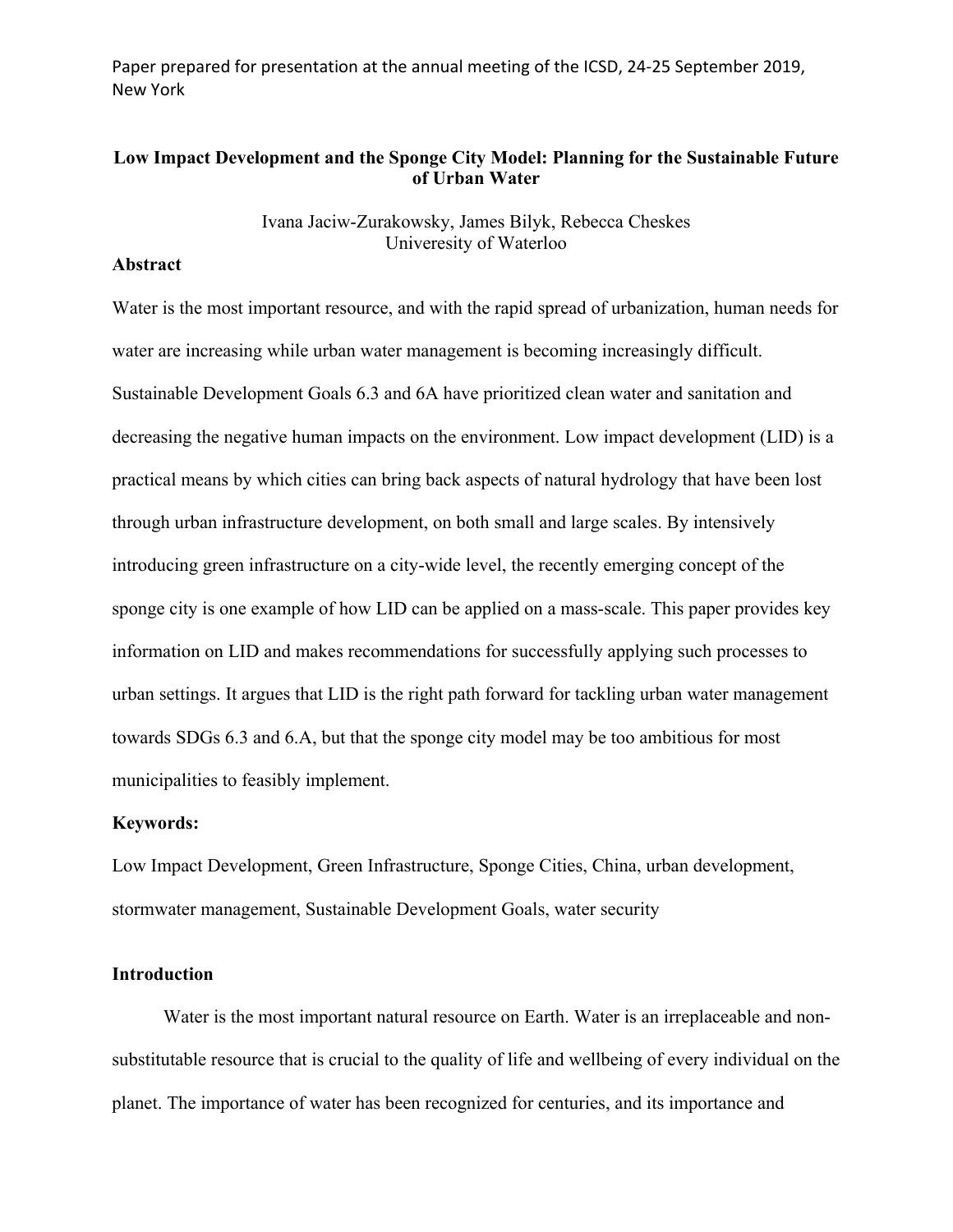necessity has increased with the growth and development of global society. Today, this growth is exhibited on an international scale, evidenced by massive urban sprawl that has resulted in heavily populated urban centers reliant on adequate and potable water supply. There is a common misconception applied to perceptions of urban water, which is that many people across the globe are living with an insufficient supply of clean water. However, the real difficulty lies in the management of water resources rather than the water supply itself. The issue of water management is especially problematic in large cities, where widespread urban infrastructure has displaced key aspects of the natural system, and thus, disrupting the hydrological cycle.

The identification of clean water and sanitation as a Sustainable Development goal, first introduced at the United Nations Conference on Sustainable Development in 2012 (UNDP, n.d.), has emphasized their importance. Various technological and scientific advancements have been made to address water-related issues while simultaneously reintegrating displaced aspects of the natural system into urban environments. The introduction of green infrastructure (GI) as a form of integrated water resource management has begun to emerge as a solution for several specific targets within the sixth Sustainable Development Goal, "Ensuring availability and sustainable management of water and sanitation for all" (UNDP, n.d.). The development of green infrastructure has led to a concept now referred to as Sponge Cities, a large-scale, intensive form of green infrastructure strategy that equips entire cities to store and recycle rainwater (Huang, 2015). Sponge cities are becoming a popular focus of research, as they have the potential to mediate complications created by historically poor water management and heavy urban infrastructure which have destroyed natural systems. China is often cited as the birthplace of the sponge city concept, and has begun heavily implementing GI into a number of major urban centers as part of its wider "sponge city initiative", the goal of which is to have 80% of Chinese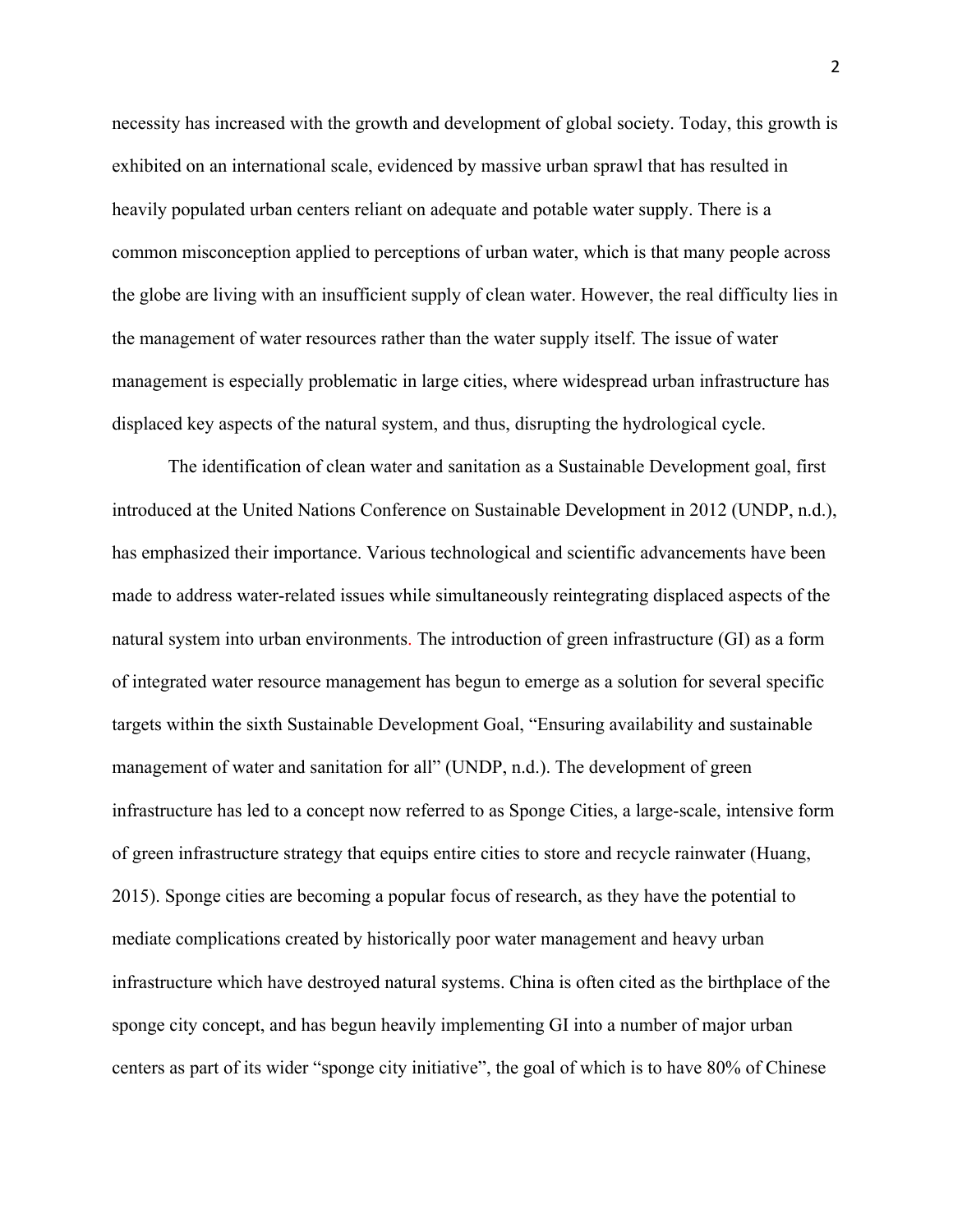cities capturing and reusing 70% of stormwater runoff by the year 2030 (Zevenbergen, Fu & Pathirana, 2018).

While these endeavours appear successful thus far, it is unlikely that other countries, particularly those in the global south, have the same resources, capacity, or societal buy-in to implement comprehensive sponge cities into pre-existing infrastructure. This paper will argue that the feasibility of sponge cities and large-scale implementations of green infrastructure in many regions of the world are not yet practical and that smaller-scale, forms of integrated water resources management must first be introduced before more advanced, comprehensive strategies can be viable. Rather than advocating for the adoption of the full-scale sponge cities model and comprehensive city-wide retrofits, low impact development should be incorporated into existing city models and future urban planning to establish best management practices and work towards the achievement of the sixth Sustainable Development Goal.

This paper will begin by defining water security to explain the importance of water storage, treatment, and reuse within urban centers. It will then identify key targets within the Sustainable Development Goal Number 6, explain their importance, and illustrate how these targets can be achieved through the use of green infrastructure. Following this, the paper will then shift its focus towards Low Impact Development, its opportunities and constraints, and recommendations for LID management approaches. Sponge cities will then be discussed as an intensive form of LID, using case studies from China to examine the effectiveness, cost and considerations associated with the sponge city model, as well as its limited potential to be applied elsewhere. The paper will conclude by discussing several management approaches for LID implementation and assess how an application of these approached could be best used as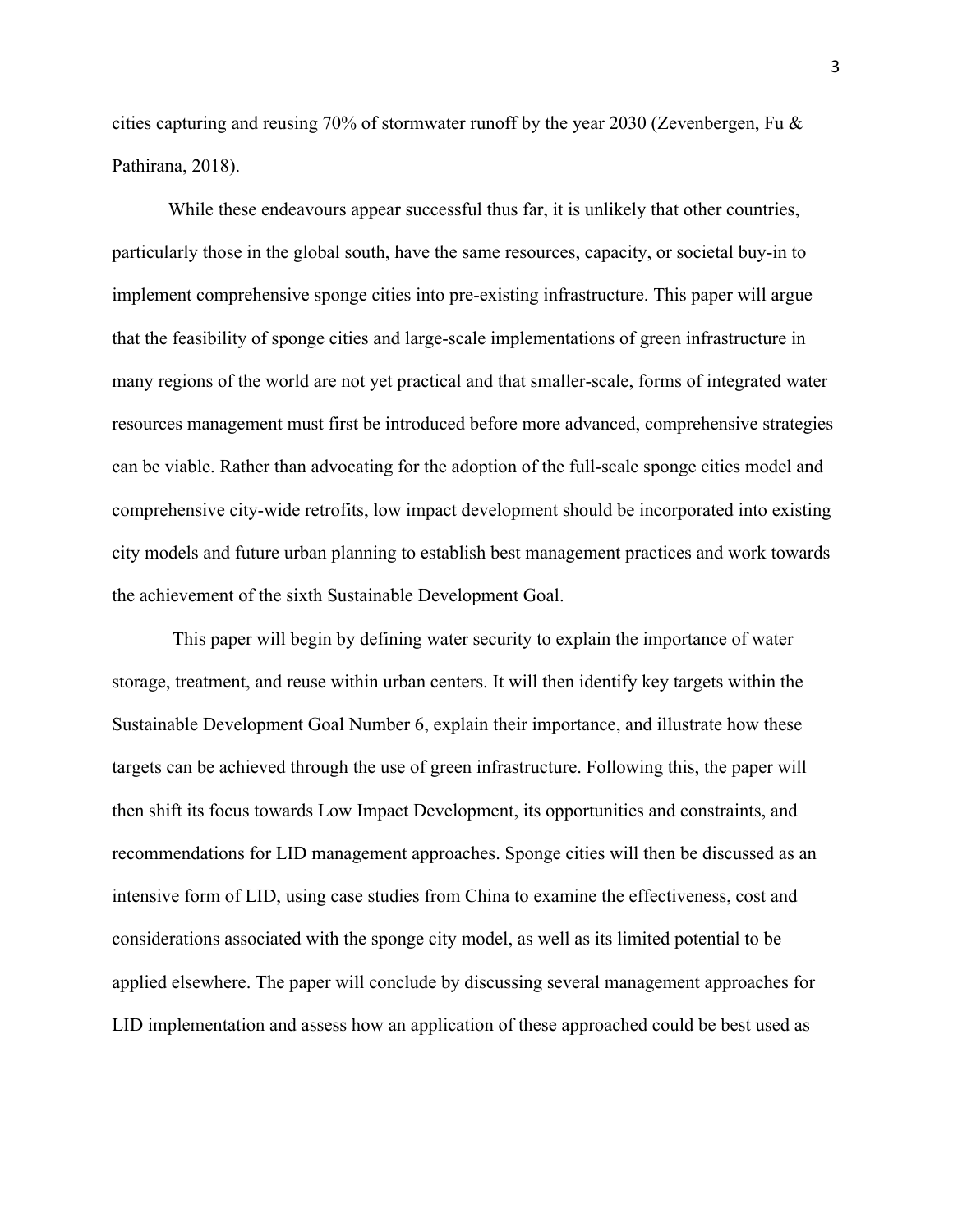water management strategies in achieving certain targets within the sixth Sustainable Development Goal.

### **Defining Water Security**

 When addressing any water-related issues, the first question often posed is whether or not the region or community in question is water secure. Although there is already significant research to support the fact that there is more than enough water to sustain all life on Earth, some regions are still more water secure than others sometimes simply because of geographical location and sometimes due to poor water policy and management. While there are numerous accepted definitions of water security, one of the most applicable definitions comes from the Global Water Partnership Technical Advisory Committee. This definition states that: 'water security at any level means that every person has access to enough safe water at an affordable cost to lead a clean, healthy and productive life while ensuring that the natural environment is protected and enhanced' (Global Water Partnership, 2000). Multiple definitions of water security identify the need for water to be affordable and clean to result in an improved quality of life. While these are all correct aspects of water security, the Global Water Partnership definition specifically identifies the importance of considering the natural environment and argues the belief that a region cannot be water secure if its endeavours to do so negatively impact the natural environment.

This definition of water security aligns itself with the components of integrated water resource management and more specifically, green infrastructure. One of the main goals of green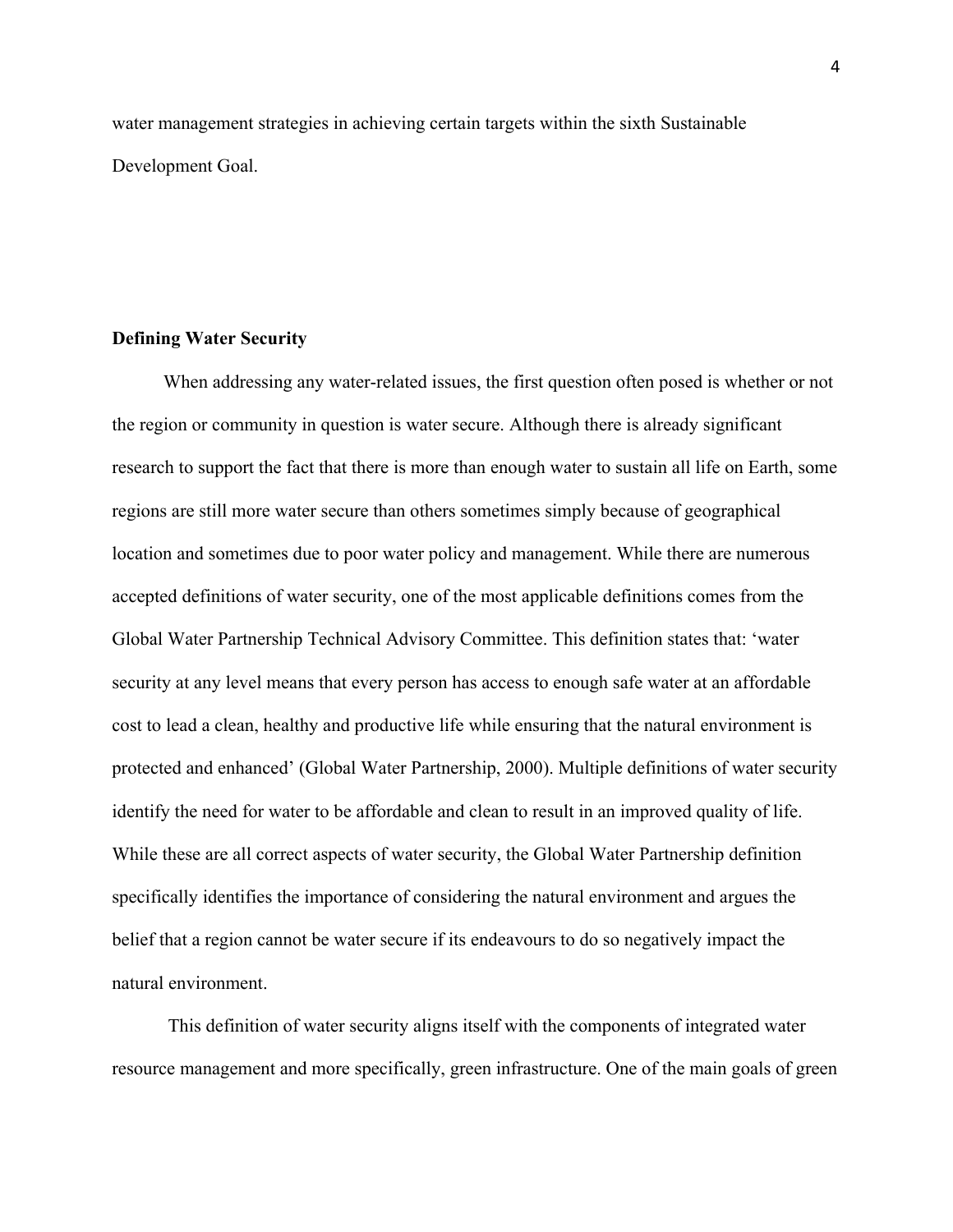infrastructure is to replace some of the natural systems that may have been displaced through the introduction of gray infrastructure. While many large urban centers may believe they are water secure because all residents have access to a clean water supply, this may come at the cost of environmental degradation. Finding a balance between affordable clean water for all those living within a community, especially highly populous urban centers, and ensuring the natural environment is both protected and enhanced are all necessary qualifications of adequate water security. Furthermore, water security plays a vital role in the achievement of several targets outlined in the clean water and sanitation Sustainable Development Goal.

#### **Examining Key SDG Targets**

 When observing the goal of clean water and sanitation, it can be seen that there are multiple targets and indicators within the goal since this large goal cannot be achieved without addressing multiple different facets associated with the current challenges. However, the overall achievement of the goal can only succeed if initiatives and strategies are developed that each address certain targets and eventually come together as a collective. 6.3 and 6.A are two targets in particular that have a strong relation to the implementation of green infrastructure. 6.3 states: 'By 2030, improve water quality by reducing pollution, eliminating dumping and minimizing the release of hazardous chemicals and materials, halving the proportion of untreated wastewater and substantially increasing recycling and safe reuse globally' while 6.A states 'By 2030, expand international cooperation and capacity-building support to developing countries in water-andsanitation-related activities and programmes, including water harvesting, desalination, water efficiency, wastewater treatment, recycling and reuse technologies' (UNDP, n.d.). Indicators for these targets involve proportions of wastewater safely treated, increasing the proportion of water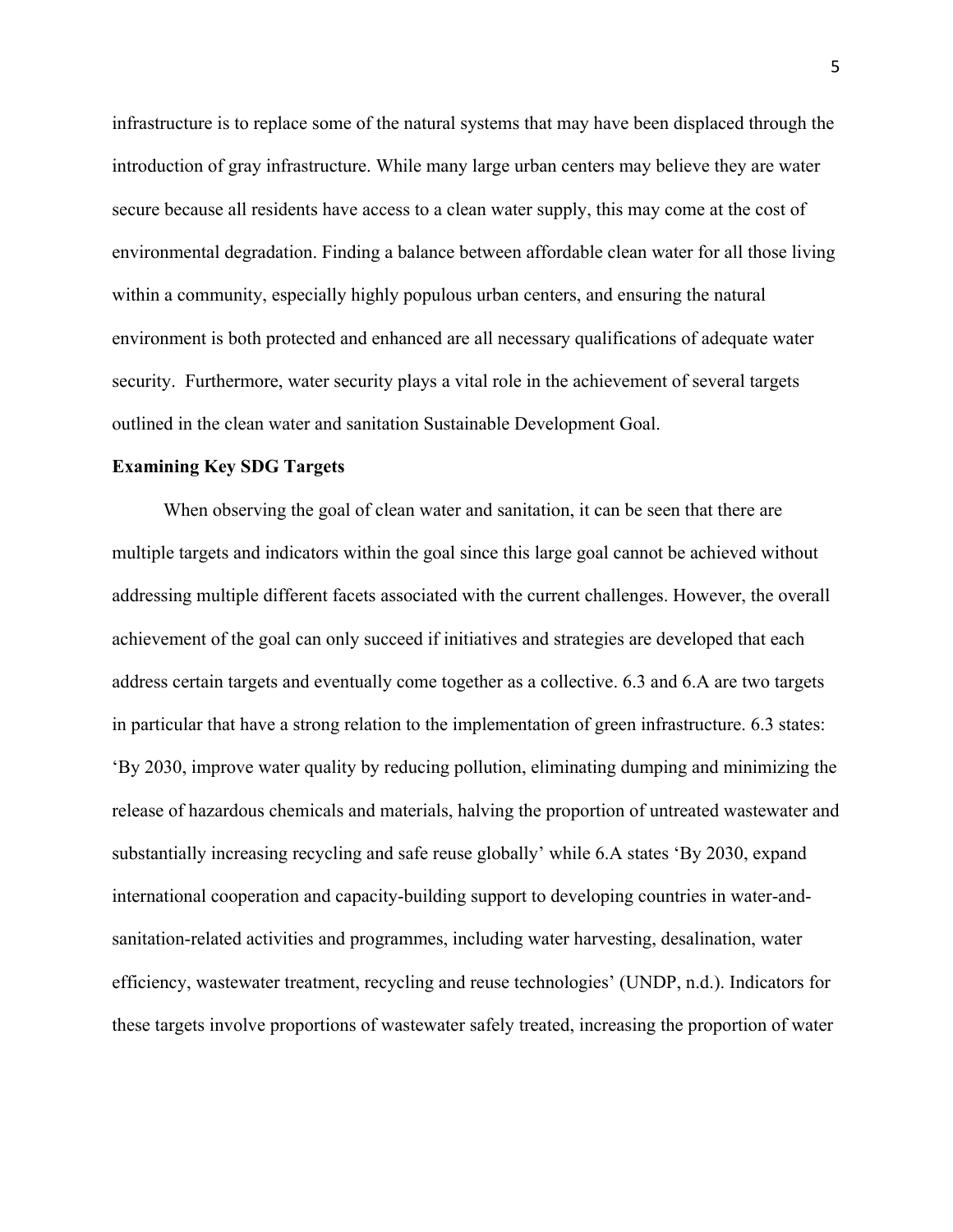bodies with suitable water quality and increasing the amount of water and sanitation related development assistance as part of a government-coordinated spending plan (UNDP, n.d.).

 While there are many other targets and indicators associated with the goal of clean water and sanitation, targets 6.3 and 6.A share heavy focuses on water reuse and recycle, the improvement of water quality and water-use efficiency, and a call for capacity building that not only addresses issues of water management but also takes into consideration the wellbeing and preservation of the natural environment. These key components of the respective targets are synonymous with the objectives of green infrastructure. These objectives are heightened when examining large urban centers, as populous regions consequently use more water and damage the natural environment whether it be through pre-existing infrastructure or new gray infrastructure. These issues, along with the need for low impact development and a widespread increase in green infrastructure as a form of integrated water resource management will be discussed in further detail in the sections below.

#### **Low Impact Development**

Low impact development (LID) is a newly popular alternative to conventional methods for urban water management that has been found to function effectively in a variety of climates and soil conditions (Zimmer et al., 2007; Dietz 2007). LID practices mimic the natural hydrologic cycle to store and treat stormwater runoff on-site, and have been shown to improve urban water quality, increase infiltration and evapotranspiration, decrease runoff, and revive and enhance ecosystems within urban centers (Shah & Antuma, 2016; Zimmer et al., 2007). The strategy uses small- scale, distributed, and lot-level best management practices that fit with localized conditions and infrastructure to help restore natural hydrologic processes of urban watersheds (Zimmer et al., 2007; Dietz, 2007). LID includes various forms of green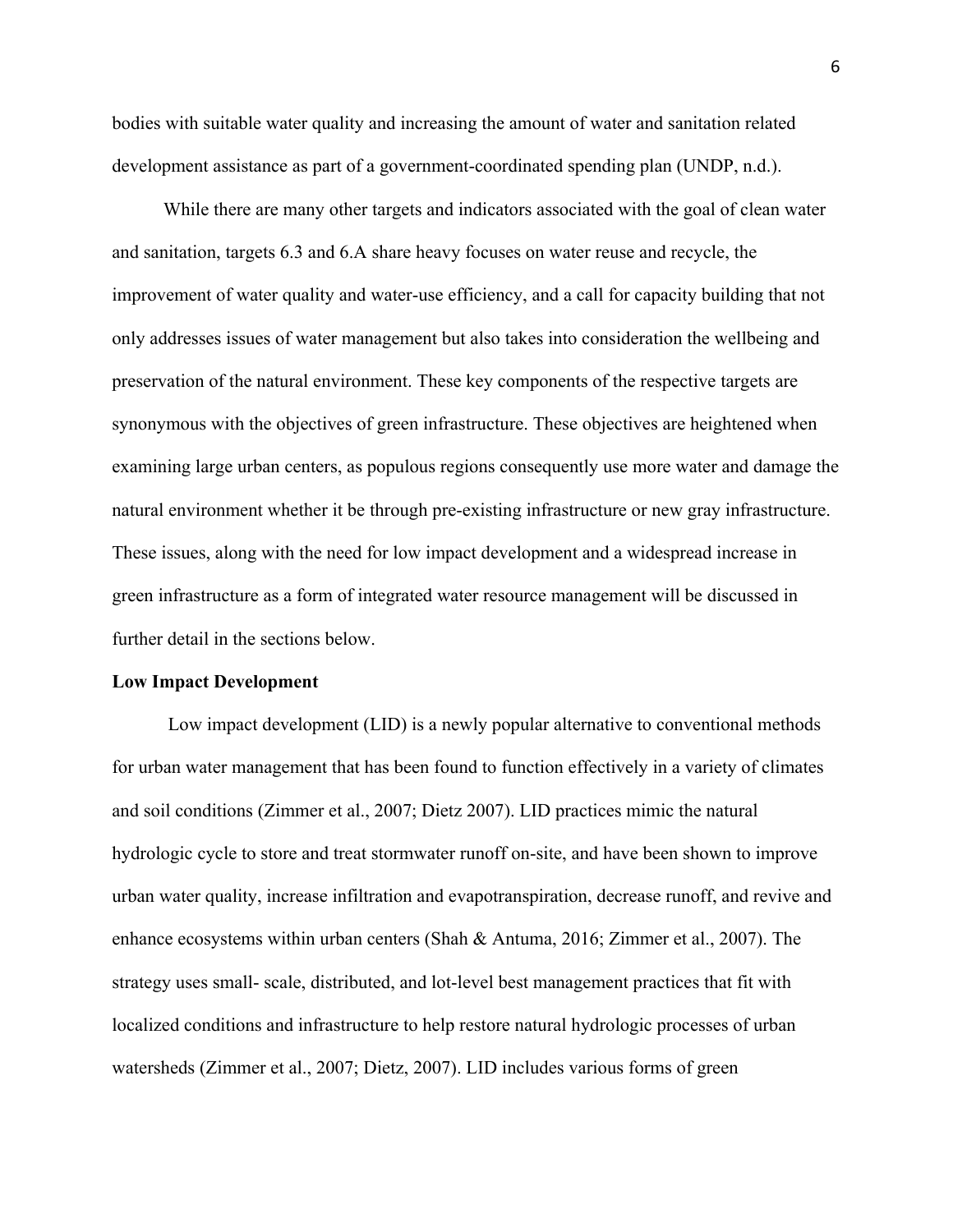infrastructure to infiltrate, store, treat, and reuse runoff, as well as proactive urban planning, such as building narrower roads and shared driveways and avoiding the construction of cul-de-sacs in order to preserve as much permeable natural surface as possible (Zimmer at al., 2007). Also, non-structural LID changes can be made, such as redirecting roof downspouts to sloped areas that contain permeable topsoil to infiltrate and evaporate runoff during periods of high rainfall (Toronto & Region Conservation Authority, 2013). These solutions not only have great potential to mitigate the hydrological damages of urbanization but also positively impact people, the economy, and the environment LID can enhance quality of life in urban areas by enhancing aesthetic qualities of the landscape, drawing people outside and providing increased recreational and community-building opportunities for citizens (Zimmer & James 2010; Dhalla & Zimmer 2010). Research shows that outdoor activities, such as walking and jogging, increase in communities after implementing LID (Credit Valley Conservation 2010).

LID designs usually comprise multiple, overlapping techniques towards integrated management of runoff at a given site. For example, when planning for a new subdivision, a bioretention area might be included on each property, downspouts could be redirected from the impervious pavement, and grass swales could be added to common outdoor areas (Dhalla & Zimmer 2010, 2). Some of the most common applications of LID come in the form of green roofs, bioretention systems, bio swales, and permeable pavement incorporated into the urban landscape. All of these methods can be designed to operate under a variety of seasonal conditions efficiently and can be applied in both public and private spaces (Ahiablame, Engel, & Chaubey 2012).

A green roof is a rooftop with partial or complete vegetation cover, where rainwater is captured both through synthetic material structures and evapotranspiration in plants ((Ahiablame,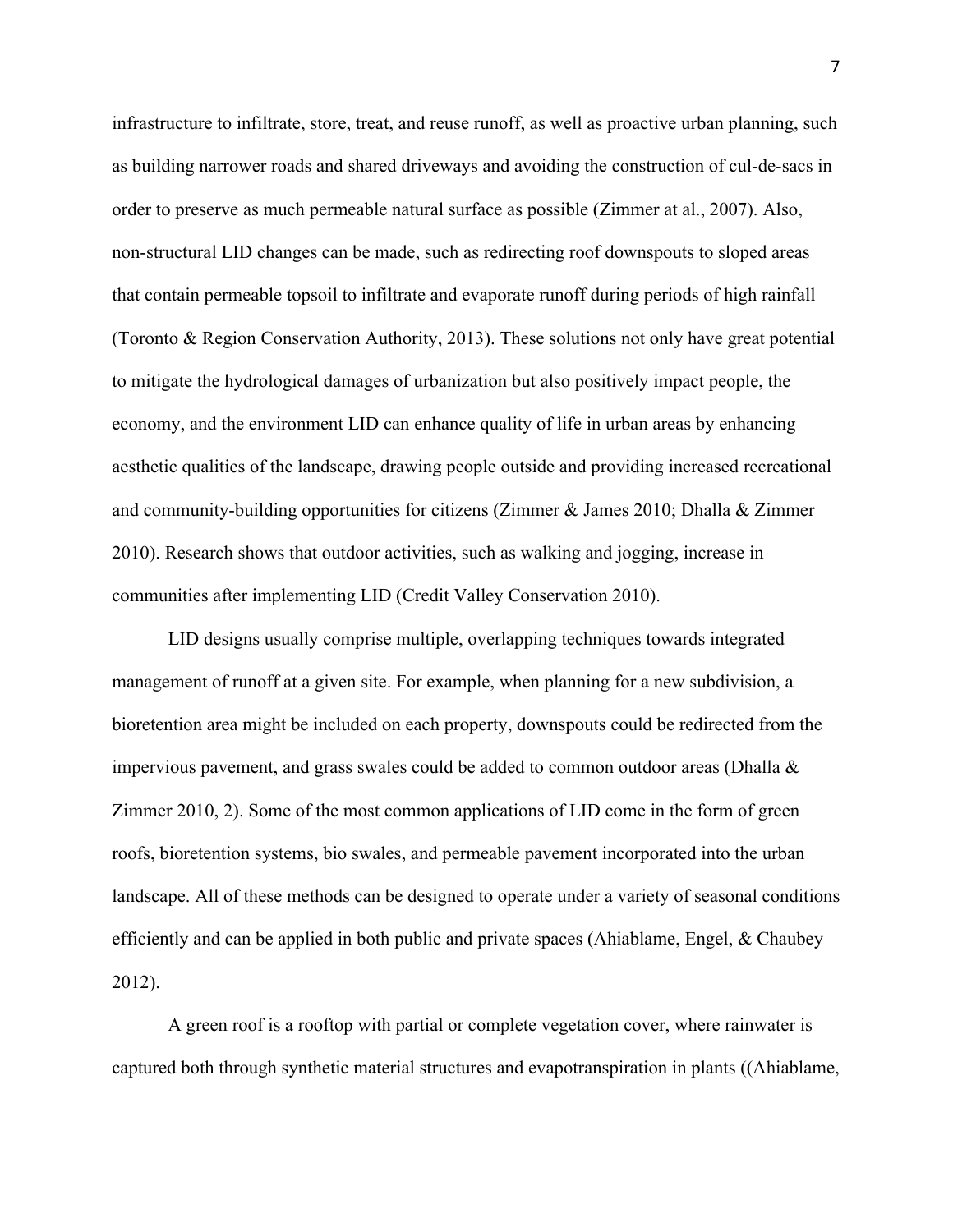Engel, & Chaubey 2012; Dietz 2007). Research across various locations finds that between 60% and 70% of rainwater is retained through green roofs, reducing flooding and providing water for household use (Dietz 2007; Ahiablame, Engel, & Chaubey 2012). Green roofs also provide convenient spaces for urban agriculture (Zimmer & James 2010 ). Bioretention systems, or rain gardens, are depressed areas designed to reduce and treat runoff, using media such as sand or soil and vegetation such as grasses, rushes, and shrubs (Ahiablame, Engel, & Chaubey 2012; du Toit, 2018). The reduction of runoff volumes and rates depends on the magnitude of rainfall, but many studies have found they can reduce up to 99 % of sediment (Ahiablame, Engel, & Chaubey 2012). Bio swales are shallow channels with gentle side slopes, filled with vegetation which is resistant to erosion and flooding (Ahiablame, Engel, & Chaubey 2012 s). Swales are used to replace traditional curbs and gutters and maintain natural flow paths through open drainage to slow runoff and ameliorate water quality (Dhalla & Zimmer 2010; Ahiablame, Engel, & Chaubey 2012).

Permeable pavements are an alternative to traditional pavement temporarily store runoff, slowing infiltration into the subsoil (Ahiablame, Engel, & Chaubey 2012). These include porous asphalt, as well as concrete or plastic grids with open voids filled with gravel or topsoil for infiltration (Dietz 2007; Ahiablame, Engel, & Chaubey 2012). These can be applied in any location where conventional pavement, concrete, or tarmac are utilized, such as parking lots, sidewalks, roads, and driveways.

## **The Wider Benefits of LID**

The potential of LID extends beyond its ability to improve stormwater management in cities; it can have far-reaching benefits to society, the economy, and the environment.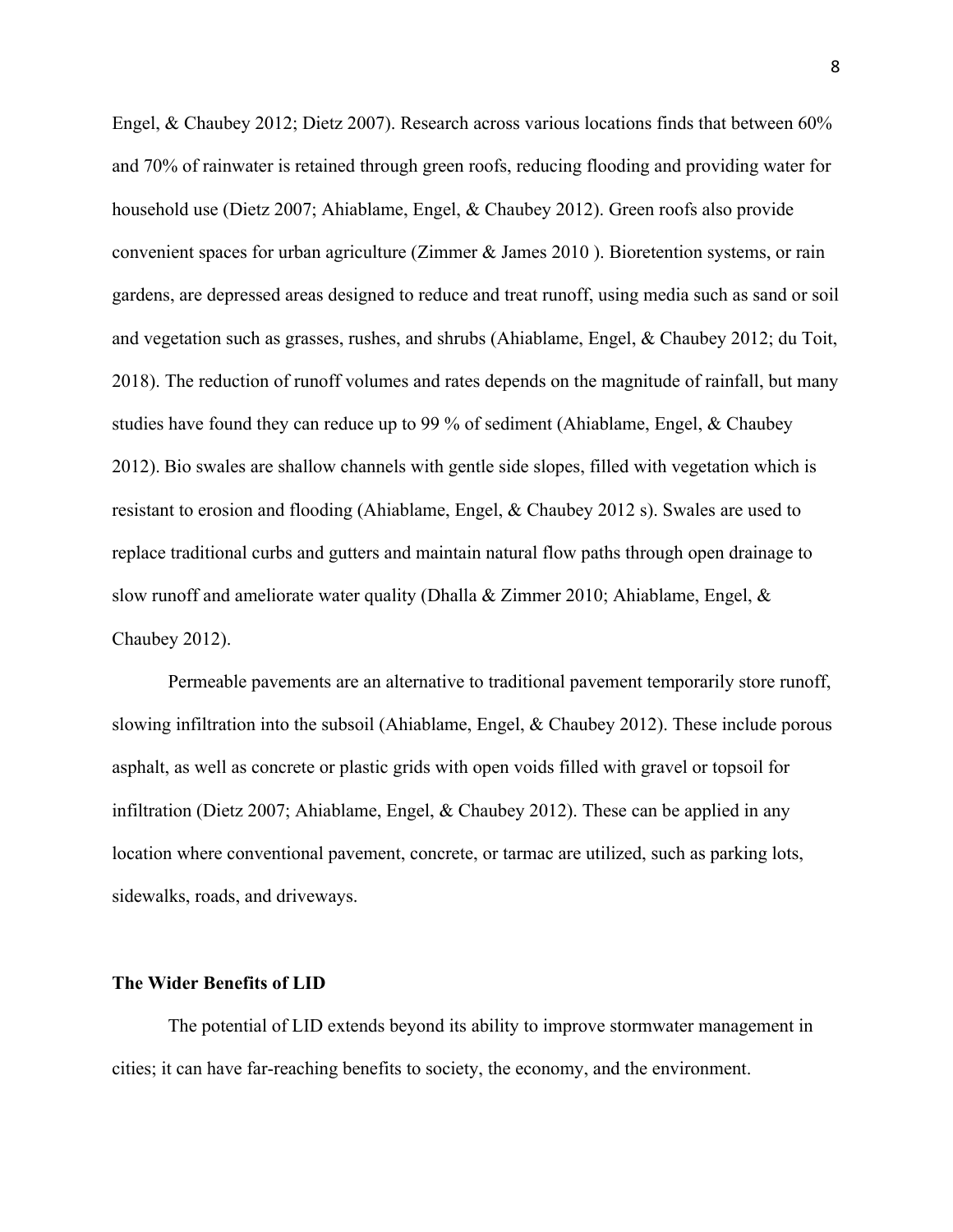LID has been shown to enhance the quality of life in urban areas by enhancing aesthetics, drawing people outside and providing increased recreational and community-building opportunities for citizens (Zimmer & James 2010; Dhalla & Zimmer, 2010). It provides a model for brownfields, such as polluted post-industrial sites and empty lots, to be transformed into healthy, aesthetically pleasing green areas for public use (Kramer, 2014). Research shows that outdoor physical activity, such as walking, jogging and sports increase in communities after implementing LID, and that citizens identify spaces like parks and sports fields as important sources of both recreation and relaxation (Credit Valley Conservation, 2010; du Toit et al., 2018). LID is also able to provide sources of food and income for citizens who engage in urban agriculture, whether in the form of community gardens or green roofs (du Toit et al., 2018). Moreover, LID creates educational opportunities for the public through greater proximity and exposure to nature, and an ability to participate directly in sustainable practices.

The benefits of educational opportunities provided by LID may be enhanced for urban youth who have grown up with the "extinction of experience" of nature (Zimmer & James 2010; du Toit 2018, 257). When citizens have access to natural settings close to where they reside, interact with one another in welcoming public spaces, and take collective ownership over sustainable water resource management, societal cohesion and quality of life increases (Mansor & Mohamad, 2012). In addition to the aforementioned environmental benefits of better stormwater management, LID can help reduce urban heat stress, improve air quality, prevent erosion, and enhance groundwater recharge (Dhalla  $&$  Zimmer 2010, 4). These systems also serve to revive and protect ecosystems, making cities more hospitable for native plants and wildlife and enhancing biodiversity (Credit Valley Conservation 2010, 15). Moreover, utilizing LID can create opportunities for more sustainable consumption patterns via stormwater reuse at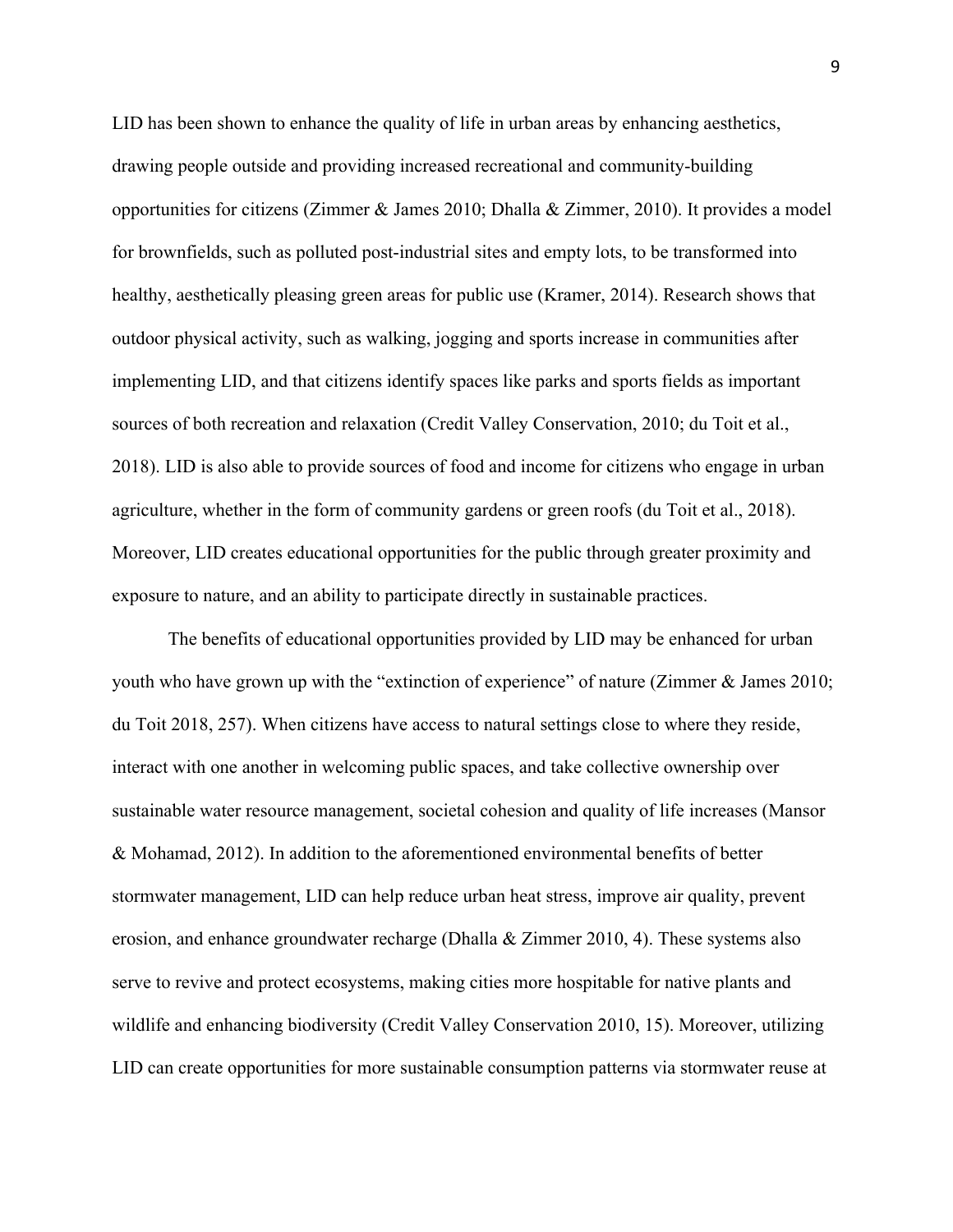the household level (i.e. rain catchment systems) and urban agriculture (i.e. green roofs) (Zimmer & James 2010, 50).

From a fiscal perspective, implementing LID practices has the potential to stimulate economic development through the creation of green jobs and green investment opportunities, as well as higher property values (USEPA 2017; Dhalla & Zimmer 2010). Enhancing aesthetic and recreational value to cities also has the power to attract tourism to the area, injecting funds into the local economy (Finlayson, D'Cruz & Davidson, 2005). For cities who rely on industries like agriculture and fishing, which depend heavily on the availability and quality of water, LID has the potential to enhance these economic sectors (Finlayson, D'Cruz & Davidson, 2005). Lastly, LID has been shown to have lower upfront construction costs compared to those of grey infrastructure, but long term lifecycle cost comparisons need more research at this time (USEPA, 2017). By limiting hard, dark surfaces and expanding and protecting green space and tree cover, LID can reduce urban heat stress, improve air quality, prevent erosion, and enhance groundwater recharge (Dhalla & Zimmer 2010). These systems also serve to revive and protect ecosystems, making cities more hospitable for native plants and wildlife and enhancing biodiversity (Credit Valley Conservation 2010). Moreover, utilizing LID can create opportunities for more sustainable consumption patterns via stormwater reuse at the household level (i.e. rain catchment systems) and urban agriculture (i.e. green roofs) (Zimmer & James 2010).

### **Overcoming Challenges to Adoption of LID**

As a relatively new way of thinking about urban water management, a large-scale shift in thinking is a requirement for the LID is to be widely accepted and implemented. There may be hesitancy in some cases for administrators, developers, and even "water experts" to move away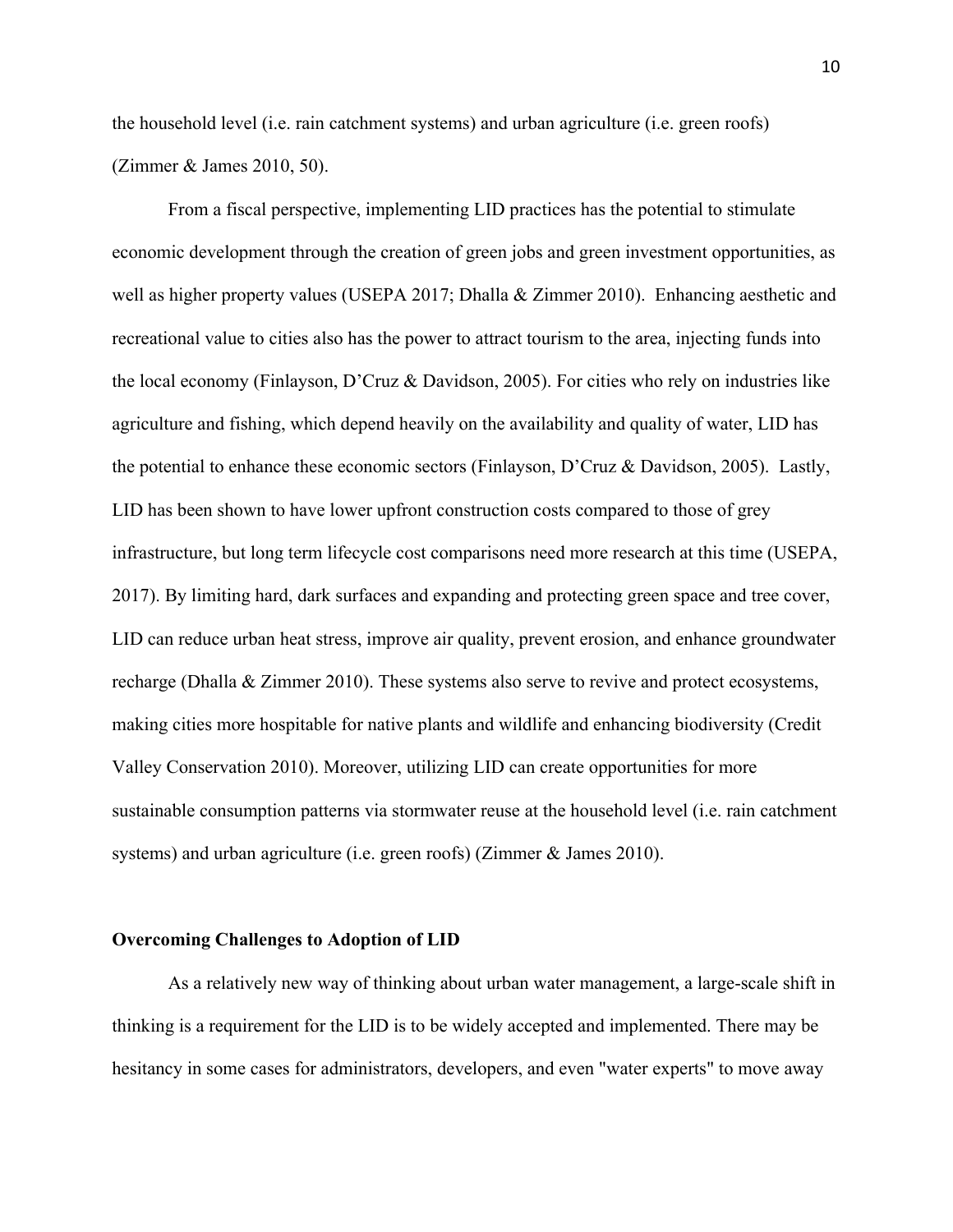from what has "always been done" (Chocat et al., 2007). Especially in parts of the world where the phenomenon of rapid urbanization has occurred more recently, there is a tendency to see urban development decisions as a trade-off between grey and green infrastructure; urbanization is often perceived to have higher economic value than green space, sometimes referred to as the "green value gap" (du Toit et al., 2018). Moreover, the incentive to change the status quo in water management is low when it appears that no major problems or crises are occurring within the existing system. Many cities' urban water services function without major failures and thus do not receive significant public or political attention (Chocat et al., 2007). However, there is an overall knowledge gap when it comes to the negative impact of "grey" urban growth on stormwater management and water quality (Godwin et al., 2008). To those for whom this connection is unclear, the need for a change in direction is not self- evident, and LID remains largely under- promoted (Ahiablame, Engel, & Chaubey 2012). Further research and monitoring towards the evaluation of LID projects across different scales and climatic conditions are needed to prove the effectiveness of the approach (Ahiablame, Engel, & Chaubey 2012). Also, more research is needed to estimate and compare life-cycle costs of LID designs versus conventional designs for stormwater management, including the costs of long-term operation, and maintenance. (Dhalla & Zimmer 2010).

Incentivizing municipalities, developers, and landowners can promote the application of LID. Incentives include stormwater fee discounts, development incentives, installation subsidies, rebates and installation financing, and awards and recognition programs (USEPA, 2012; Ahiablame, Engel, & Chaubey 2012). To encourage local innovation and participation in LID processes, local design contests can be held, and community champions of LID can be highlighted by local news and media sources (USEPA, 2012).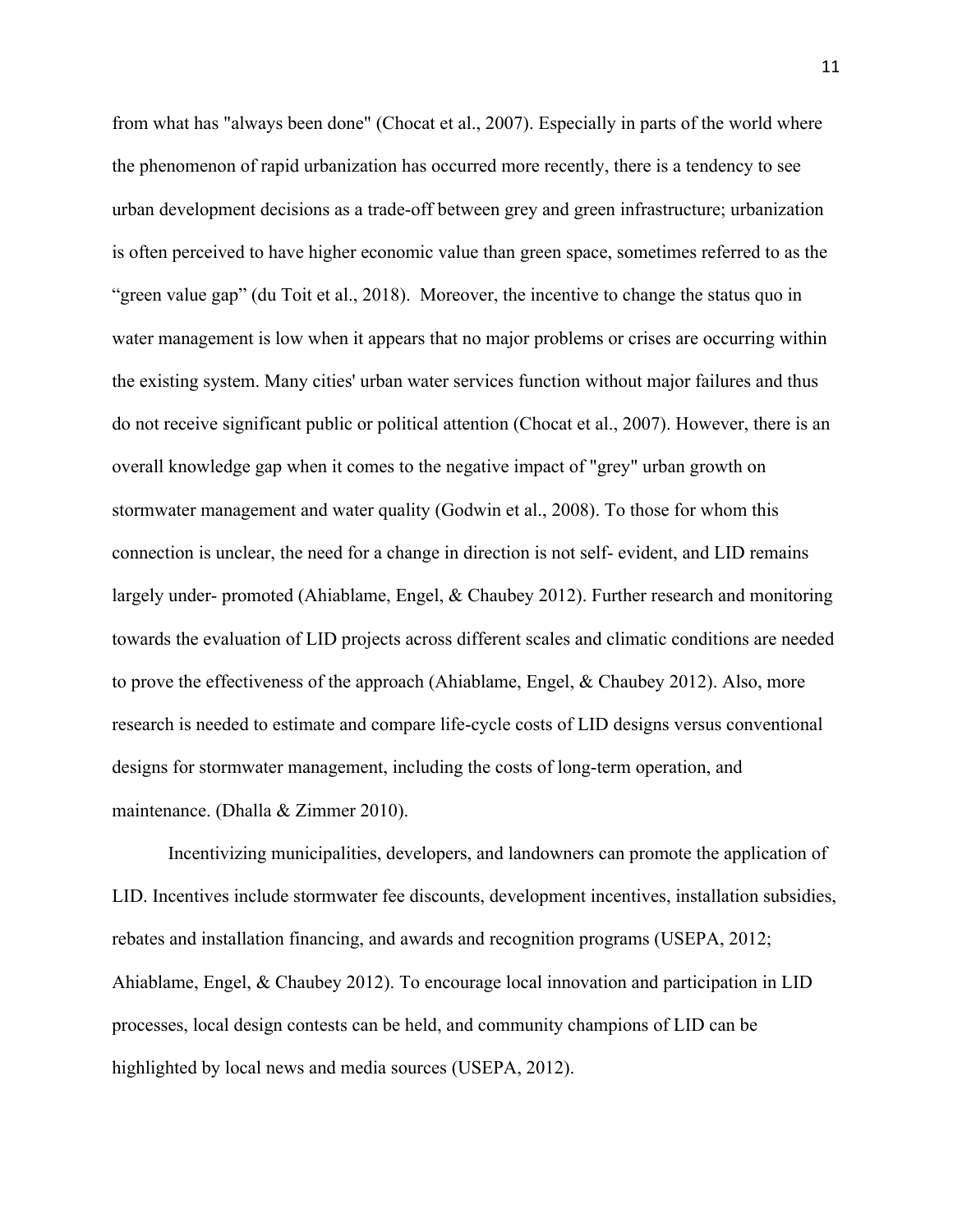Education is imperative to the uptake and success of LID. Governments, local leaders, developers, and the public must see a clear, empirical link between LID strategies and their wide-reaching benefits before they give their support (USEPA, 2017). The information must be made accessible to build community awareness of urbanization impacts on water security, and an understanding of the importance of sustainable water resource management where they live (Zimmer & James 210, 5; Godwin 2008). Perhaps the greatest key to sustainable LID systems is ensuring that projects are designed and carried out in partnership with all relevant local stakeholders (Center for Neighborhood Technology 2010; USEPA, 2014). It is integral that development addresses public safety and health, as well as other concerns or desires from community members and local leadership (Godwin 2008; USEPA 2017; du Toit, 2018). Designs should fit with climatic and environmental contexts, as well as objectives and targets relevant to the site (Dhalla & Zimmer, 2010; USEPA, 2017). Given that the adoption and upkeep of LID require increased public engagement and responsibility, local citizens and decision-makers must be empowered as informed participants in the process from start to finish (Center for Neighborhood Technology 2010, 5). Du Toit et al. highlight the importance of giving special attention to the needs of the urban poor and those living in informal settlements, whose voices are often left out of urban planning processes (2018). Another main challenge in the adoption of LID comes in the form of rapid urbanization in large urban centers and the problems faced when a heavy amount of stormwater are prevalent within such regions.

### **Urbanization and Storm Water Management Issues**

With the rapid expansion of cities, impervious (non-absorbent) surfaces have increasingly covered up grass and topsoil, and "grey infrastructure" development has resulted in the removal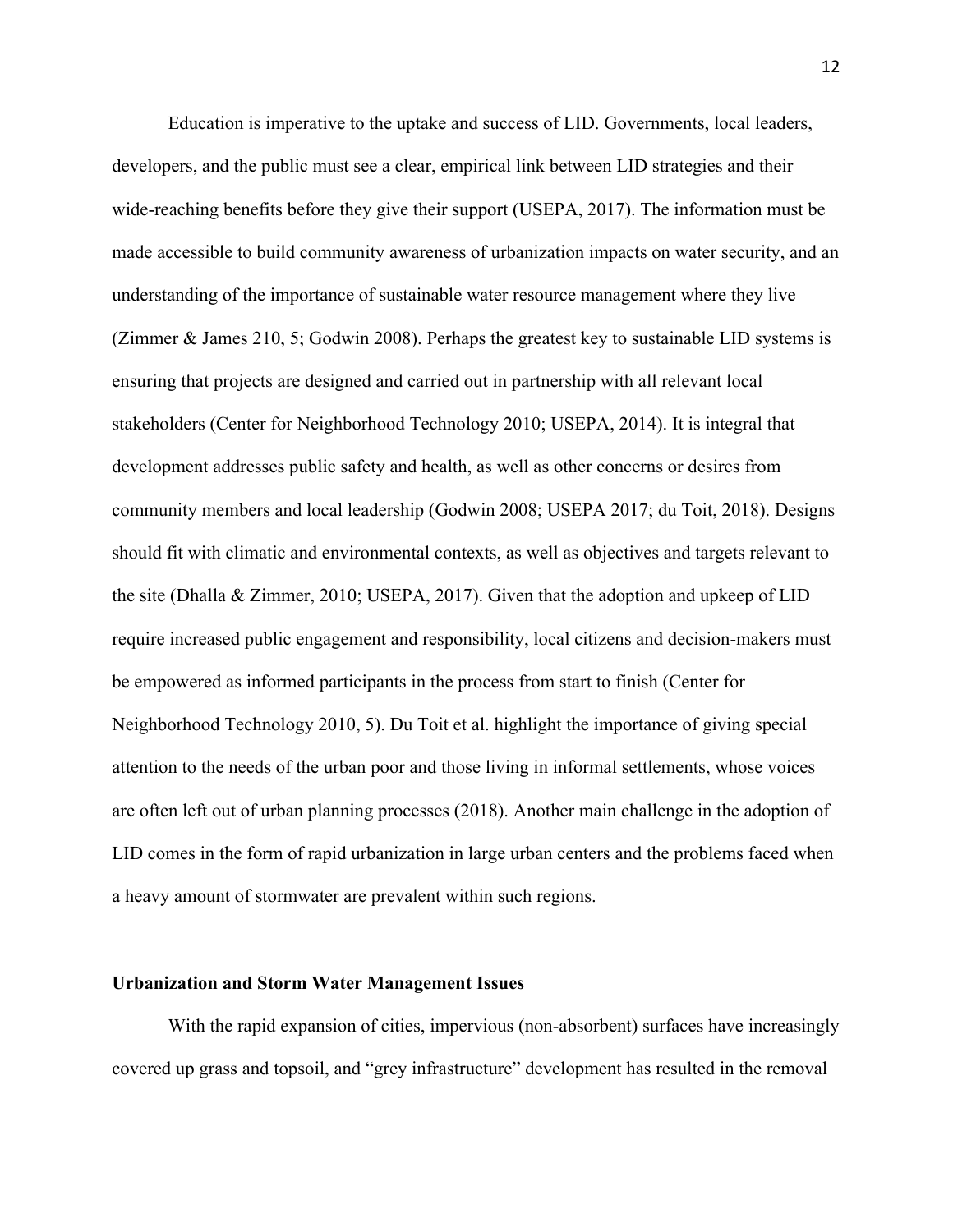of green space and the burial of streams (Martin-Mikle et al., 2015; Zimmer et al., 2007). This destruction of the natural environment negatively impacts existing ecosystems and wildlife habitats, while simultaneously interrupting natural flow regimes that infiltrate, store and productively use rainfall (Burns et a.l, 2012). The result is that rain is pooled on hard urban surfaces, such as concrete, and is not absorbed into local land. Instead, stormwater is wasted as it becomes runoff, and in incidences of intense rainfall, there is an increase in frequency and volume of flooding (Burns et al., 2012). The increase in rainfall causes contaminants such as nitrate, pesticides, and other chemicals from anthropogenic activity to leach into groundwater, and to flow downstream to key water sources such as rivers, lakes and reservoirs, and eventually coastal waters (Mahler, n.d; Barbosa, Fernandes & David, 2012). Harm is done not only to water quality, but also biological communities, industries such as fishing and tourism, and existing infrastructure through erosion and flood damages (Mahler, n.d.).

Attempts to mitigate the damages of urban development towards better stormwater management have come in several forms since the 1970s, mostly with the goal of flood control; drainage systems were engineered which could efficiently route runoff to receiving bodies of water (TRCA, 2019; Burns et al., 2012). In the 1990s, in addition to quick removal of stormwater and controlling peak flow rates, aims shifted to include water quality improvement and the reduction of contaminant flow to water sources (TRCA, 2019). Since that time, the key focus has been end-of-pipe stormwater treatment, methods to remove contaminants as the last stage before water is either disposed of or delivered for use (GreenFacts, 2019). Unfortunately, conventional means of managing urban stormwater are increasingly unable to keep up with the speed and growth of development and associated water and ecology-based issues (Zimmer et al., 2007). Much of the existing sewers, detention ponds and other stormwater infrastructure were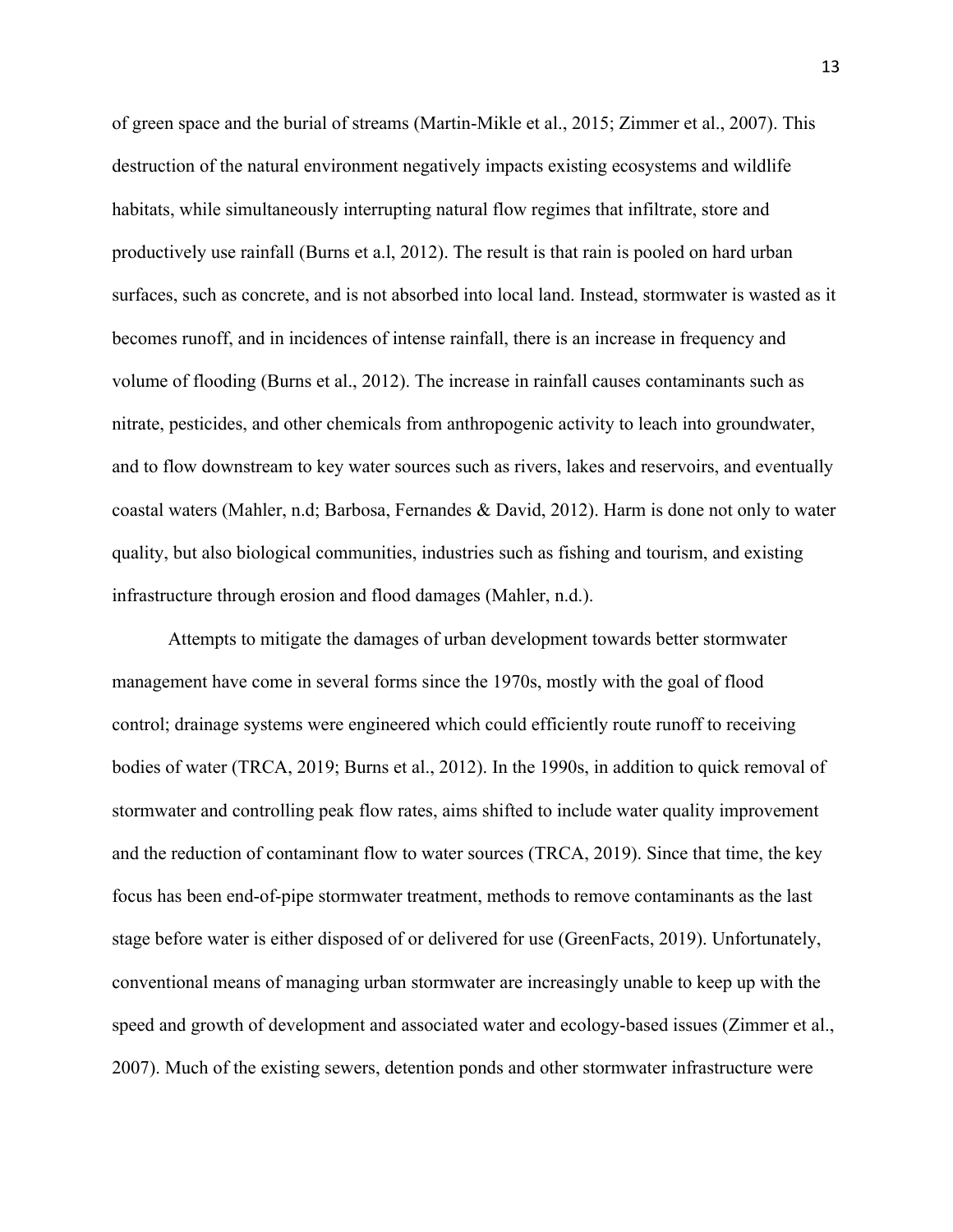not designed to account for the high level of stormwater runoff cities are experiencing today, and are reaching capacity in the face of heavy rainfall and failing to protect upstream water quality (Shah & Antuma, 2016; Burns et a.l, 2012).

Moreover, conventional stormwater management techniques use construction methods and materials which add to the core of the problem: the disruption of the natural hydrological cycle via loss of vegetative cover and evapotranspiration (Shah & Antuma, 2016; Burns et al., 2012). There is also a failure to address other urban water issues within these conventional systems. For example, growing urban populations have increased consumption needs, both at the household level and in terms of virtual water; residents rely on imported mass-produced food with high water demands, rather than growing and harvesting rain-fed food close to home (Astee & Kishnani, 2010). There is a need to move towards more holistic approaches in managing urban stormwater, where aims go beyond dealing with runoff to include intentional ecology restoration and reclamation of the pre-development flow regime (Burns et al., 2012).

### **Sponge Cities: An Intensive Form of Low Impact Development**

 While low impact development is often introduced on a small-scale, site-specific level, the sponge city concept takes an intensive approach to apply LID, which has emerged over the past few years as a way to comprehensively address water-related issues in large urban centers. Sponge cities utilize green infrastructure, planned and managed semi-natural or natural systems designed to fulfill a specific need by enhancing or replacing the functionality that is typically provided by human-made structures (Hawkins & Prickett, 2014). The presence of green infrastructure is of dire importance as it attempts to replicate the hydrological cycle that is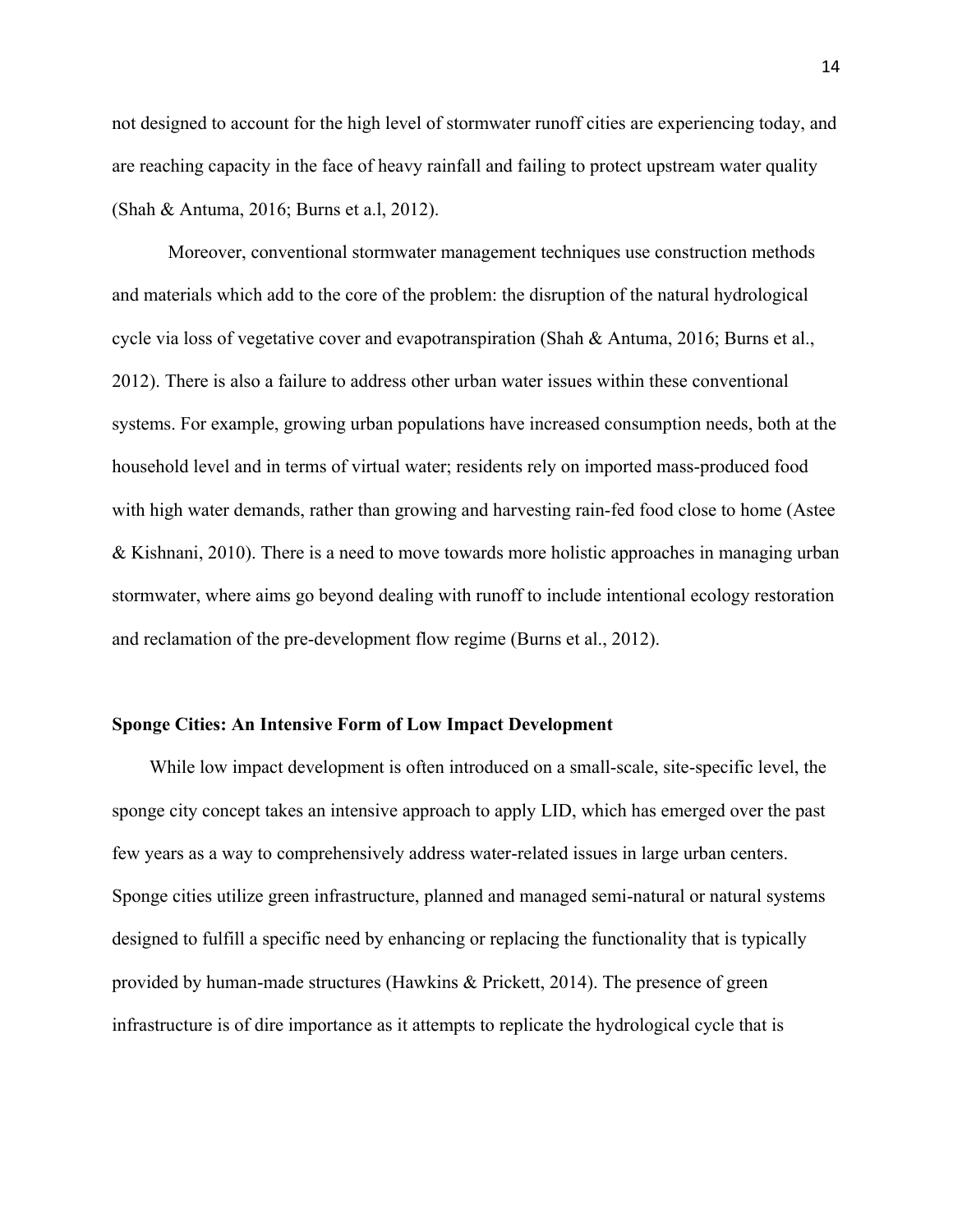disrupted by the development of grey infrastructure which comes with urbanization, as demonstrated in the previous section.

Sponge cities aim to retrofit existing infrastructure on a grand scale, incorporating unique LID components such as green roofs, pervious surfaces and redesigned water systems that absorb, restore and reuse rainwater efficiently throughout an urban center (Huang, 2015). Although the sponge city method is set apart by its city-wide, full-cover approach, it is inspired by the emergence of more modest LID practices and technologies (Li, Li, Fang, Gong & Wang, 2016). The difference is that sponge cities attempt to redesign the entire urban center so that these green components can be integrated to their maximum potential in attempts to mimic the hydrological cycle wherever possible. However, an implementation of these projects on such a grand scale is no simple task; sponge cities require a great deal of capacity, time, money, cooperation and resources to succeed.

China is often considered as the originator of sponge cities, as this intensive form of low impact development has taken off throughout the nation over the past few years. With an astounding population, China is home to some of the largest urban centers in the world, and these densely populated areas require a tremendous amount of water. The urban population sits at about 705 million people and represents 54% of the country's total population (Zevenbergen, Fu & Pathirana, 2018). The call to introduce sponge cities in China began due to the vast water issues that have plagued the country over the past number of years. The rapid progress of urbanization and industrialization in China combined with extreme weather events have resulted in major urban water problems, often in the form of water scarcity, heavy flooding and poor water quality (Zevenbergen et al., 2018).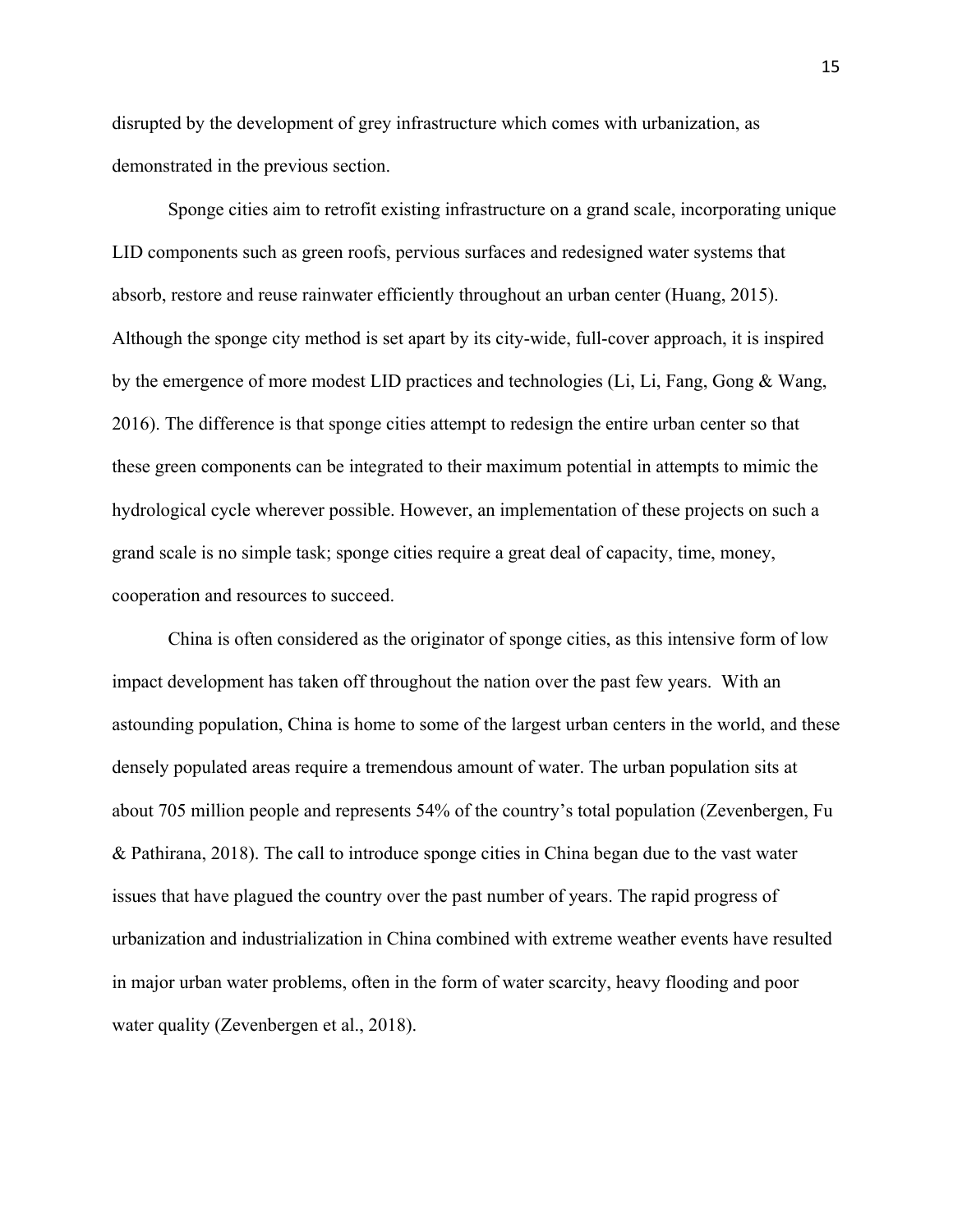The Chinese government introduced the Sponge City Initiative in 2013 with aims to enhance infiltration, evapotranspiration and reuse of stormwater (Zevenbergen et al., 2018). Stormwater is especially valuable as a means of alternative non-potable water supply as it can be used for a variety of domestic and industrial usages, and with the use of LID systems, the quality of drinking water has the potential to improve as well via the slowing and treatment of runoff (Wong, 2006; Barbosa, Fernandes & David, 2012). An important target laid out by the Chinese government is that, by 2030, 80% of urban areas should absorb, retain and reuse 70% of rainwater (Zevenbergen et al., 2018). Coincidentally, this target also coincides with the 2030 targets set out by the Sustainable Development Goals.

In terms of determining participatory cities, the pilot program outlined 16 cities in 2015 for project implementation, with an additional 14 cities identified in 2016 (Li, Ding, Ren, Li & Wang, 2017). The government allocated between 400 and 600 million Chinese Yuan (around 59- 89 million US dollars) each year for three years for each pilot city, with a heavy focus placed on garnering additional funding through public-private-partnerships (Li et al., 2017).

As sponge cities are still relatively new in China, there is still limited information available to effectively evaluate their success and long-term feasibility on a nation-wide scale. However, the research made available since the years of the initiative's inception paint a picture of their successes thus far, the challenges ahead and what the future might hold for sponge city implementation throughout additional urban centers in China. One clear observation is that sponge city implementation is an expensive operation. China has one of the strongest economies in the world and can commit to allocating large amounts of capital to such an all-encompassing project. However, the initial amount of money invested by China in the sponge city project seems highly unreasonable for many other countries with weaker economies. Since the launch of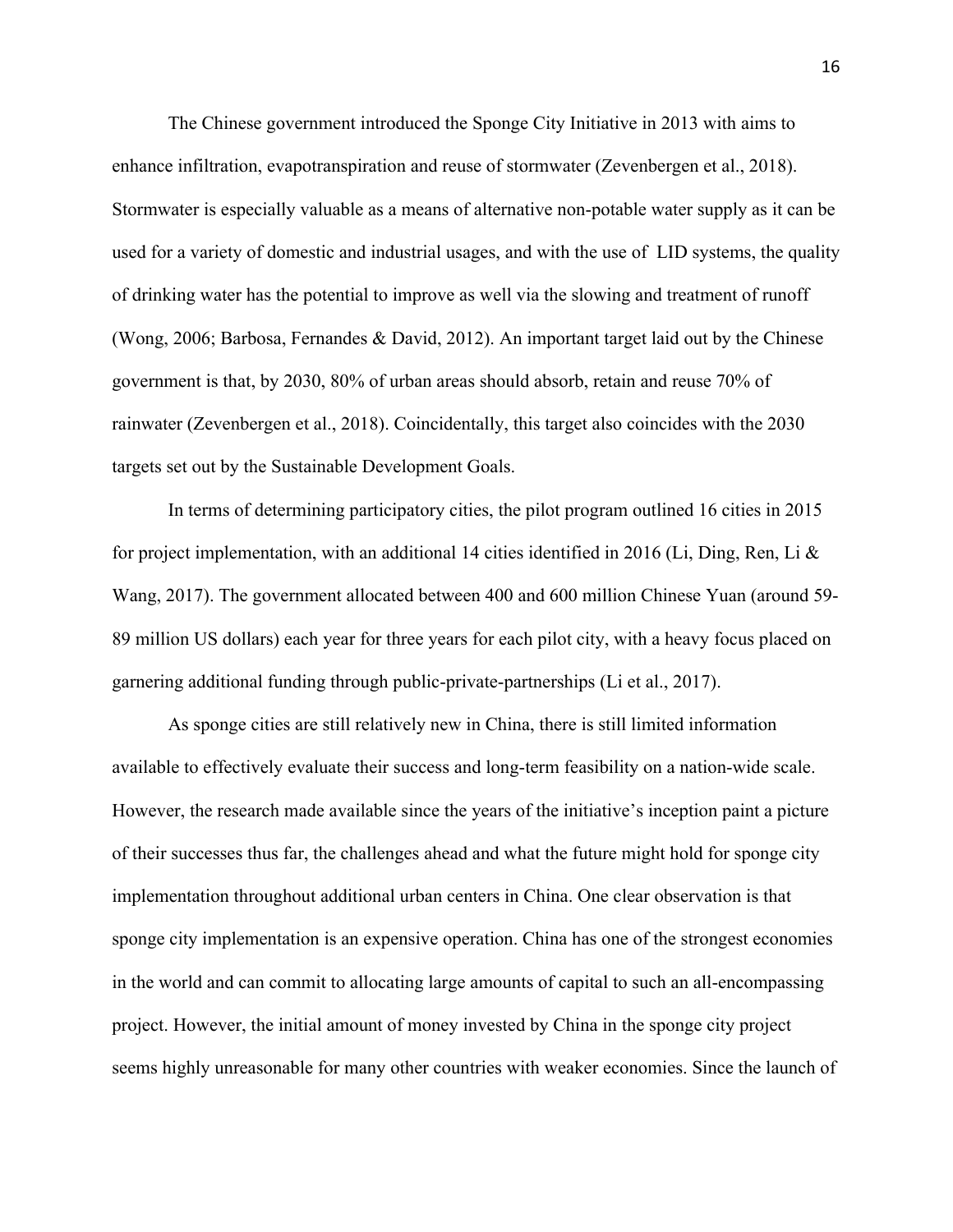the project in 2014, Chinese researchers have determined that the initial implementation has already been too ambitious and have recommended that the government slow down the expansion of the program to allow Chinese society and the private sector catch up and participate effectively (Zevenbergen et al., 2018). The success of a sponge city is highly determinant on proper implementation throughout the entire urban center, therefore including the general public and the private sector in the participation of green infrastructure is key moving forward. This need for capacity building is discussed directly within SDG target 6.

The implementation of sponge cities in multiple pilot cities also allowed China to see whether or not particular forms of GI can be successful in every region. In certain instances, such as in the city of Jinan, geographical settings have created barriers to successfully introducing sponge city construction (Li et al., 2016). A combination of uneven rainfall throughout different seasons along with a combination of sloped and flat landscapes has resulted in flash flooding that limits the opportunity for sponge city construction (Li et al., 2016). Furthermore, Jinan and its main discharge river, known as the Xiaoqing River, have encountered issues with improving water quality due to heavy runoff and a combined sewer overflow (Li et al., 2016). Despite the best efforts of sponge city construction, green infrastructure cannot always adequately manage issues in certain regions, depending on their unique climatic and geographic conditions.

Baicheng is another pilot city that has encountered problems associated with sponge city construction, mainly due to old pre-existing infrastructure that cannot handle complex adaptation towards better stormwater management (Li et al., 2016). Water quality is highly problematic in Baicheng due to untreated wastewater pipes that discharge into stormwater pipes, as well as directly into groundwater through septic tanks that pollute water source wells (Li et al., 2016). Moreover, Baicheng is home to a great deal of alkaline land that must be taken into consideration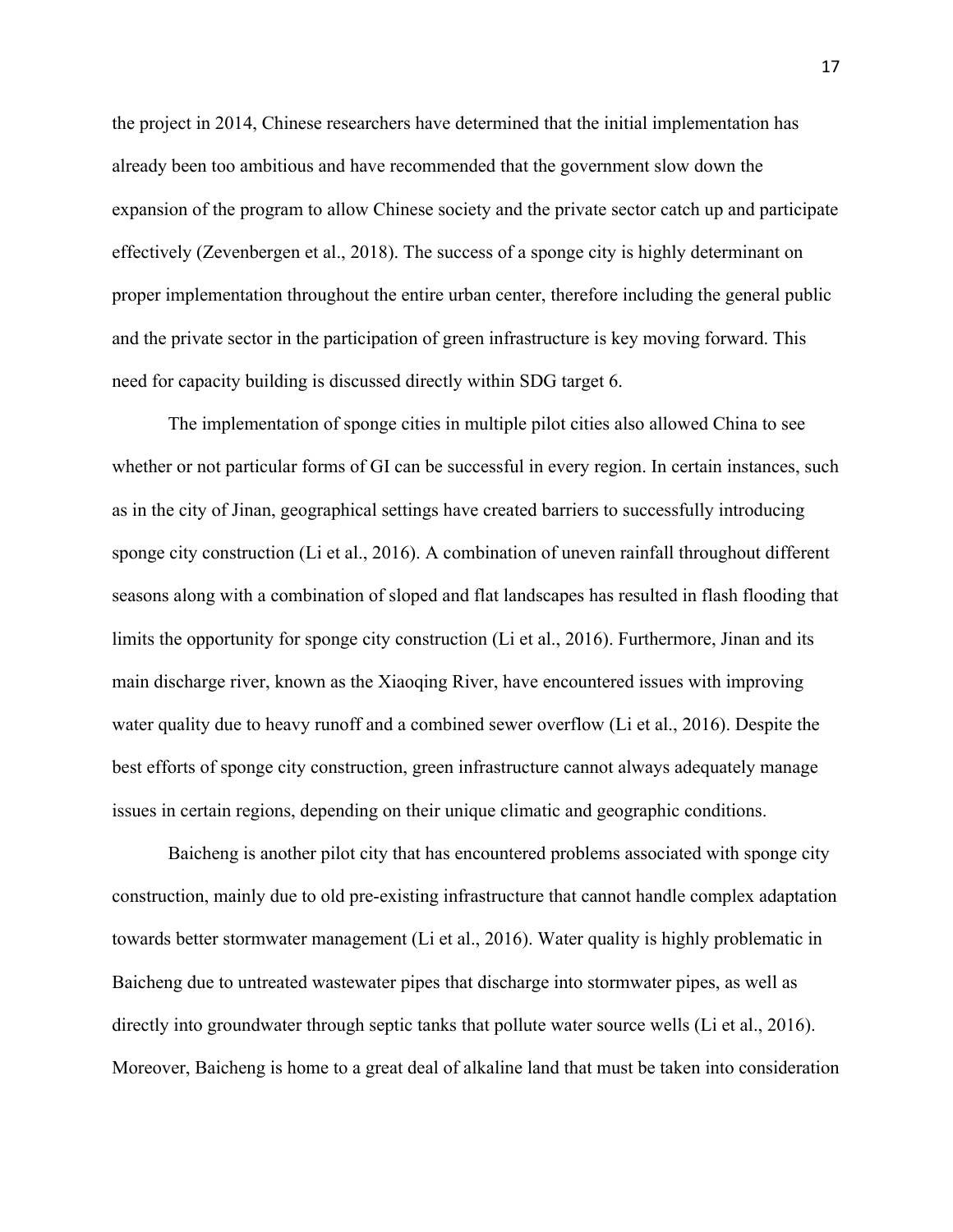during sponge city construction to promote soil restoration and avoid leaching (Li et al., 2016). As seen in Jinan, geography and climate affect Baicheng as well. Baicheng experiences relatively low temperatures and is accustomed to using high volumes of de-icing salt, another main pollutant to the groundwater in the region (Li et al., 2016). Barriers such as these are not always of when introducing sponge city construction and must not be taken lightly if sponge cities are to succeed. Sponge cities can be successful if implemented properly, but they must be able to overcome the physical, financial and legal challenges along with challenges of public acceptance and inter-agency cooperation (Li et al., 2017). Any issues or limitations associated with sponge city construction must be discussed in order to avoid such problems in cities that would like to introduce the sponge city approach.

Despite the problems that China has faced in a number of its pilot cities, there has also been great progress made in terms of improving water management, water reuse and water quality. The success of sponge cities in China has not only improved water management within the nation, but it has also encouraged partnerships and capacity building on an international level. This type of innovation has resulted in the Chinese European Water Partnership (CEWP) which aims to increase international research and introduce new water-related technology (Zevenbergen et al., 2018). In China, the Ministry of Housing and Urban-Rural Development (MOHRUD) have since published a number of evaluations to assess the progress of sponge cities in China, with these reports highlighting a great deal of technical information that identifies the good progress the sponge city program has made since its launch (Li et al., 2016). Overall, it can be concluded that the introduction of sponge cities in China has resulted in improved water management and water quality.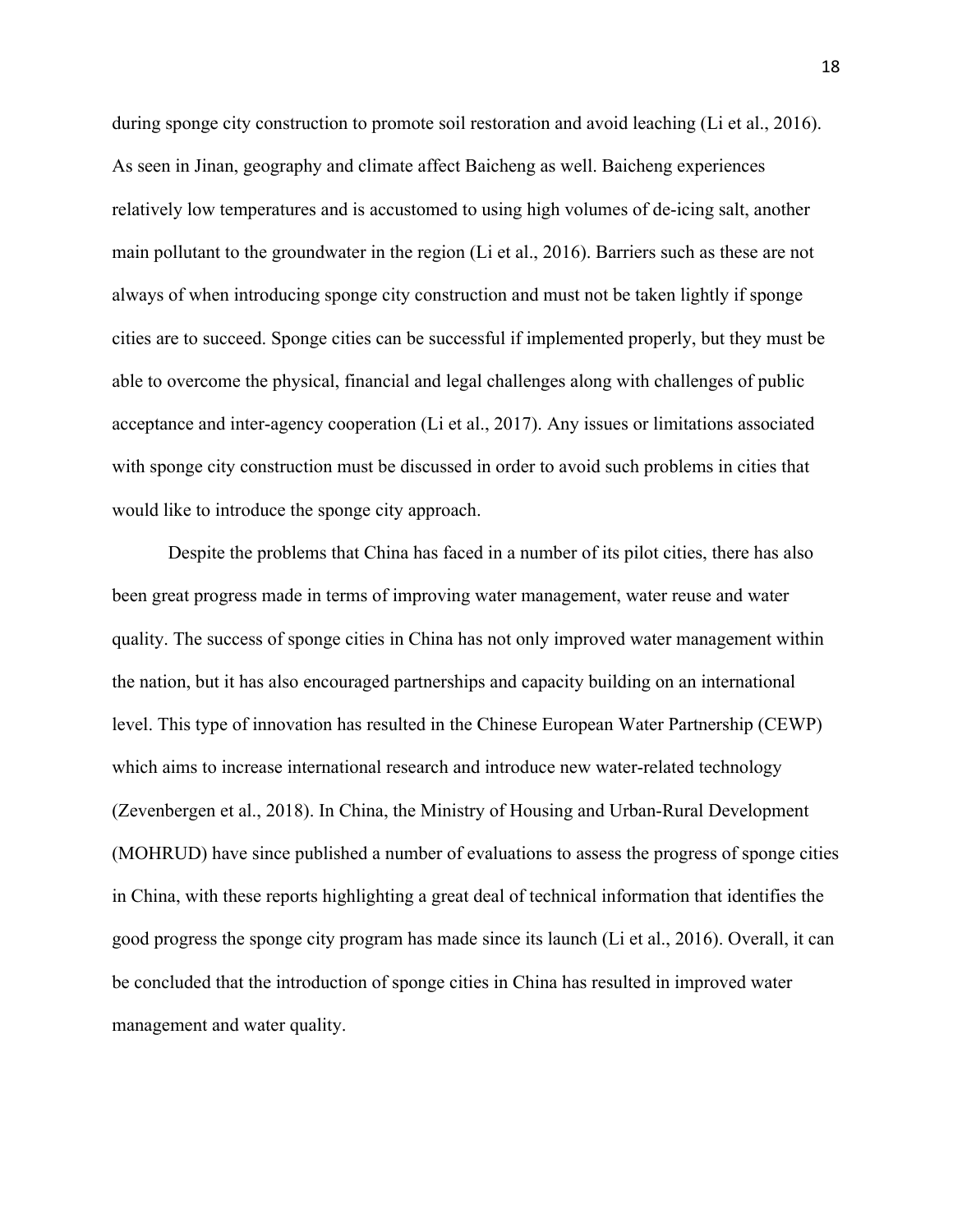While it is evident that sponge cities are a successful form of green infrastructure in China, the numerous challenges and barriers encountered during the first few years of construction highlight the fact that such as the large-scale approach of LID cannot succeed everywhere. China is unique in both its geographical positioning and its strong presence in the global economy. LID on a smaller scale is a better alternative to sponge cities in many places of the world due to the lower number of risks and fewer challenges, highlighted by the financial burden associated with sponge cities that is not present in smaller scale LID. While sponge cities are one example of successful urban water management that countries may strive towards, it should not be the lone solution. Instead, solutions with the gradual integration of smaller-scale projects into the urban water system are most feasible. An increase in innovation, accessible technology, and technical knowledge, are also needed to reinforce the success of the sponge city approach.

#### **Management Approaches for Implementation of LID**

As seen through the case study of China, a number of the barriers to LID implementation arise from challenges surrounding public perception and normative practices (Brown et al., 2009). One of the first steps to carrying out LID plans is changing paradigms of the populous in order to instill a knowledge and acceptance of LID as a desirable change. This step of change involves including all relevant stakeholders in the planning process. It is imperative that parties included a range from the general population, marginalized communities, political leaders, infrastructure developers, engineers and all interested parties (Center for Neighborhood Technology 2010; USEPA, 2014; du Toit, 2018). Community acceptance is key in ensuring that the low impact infrastructure, once developed, is maintained and utilized correctly When the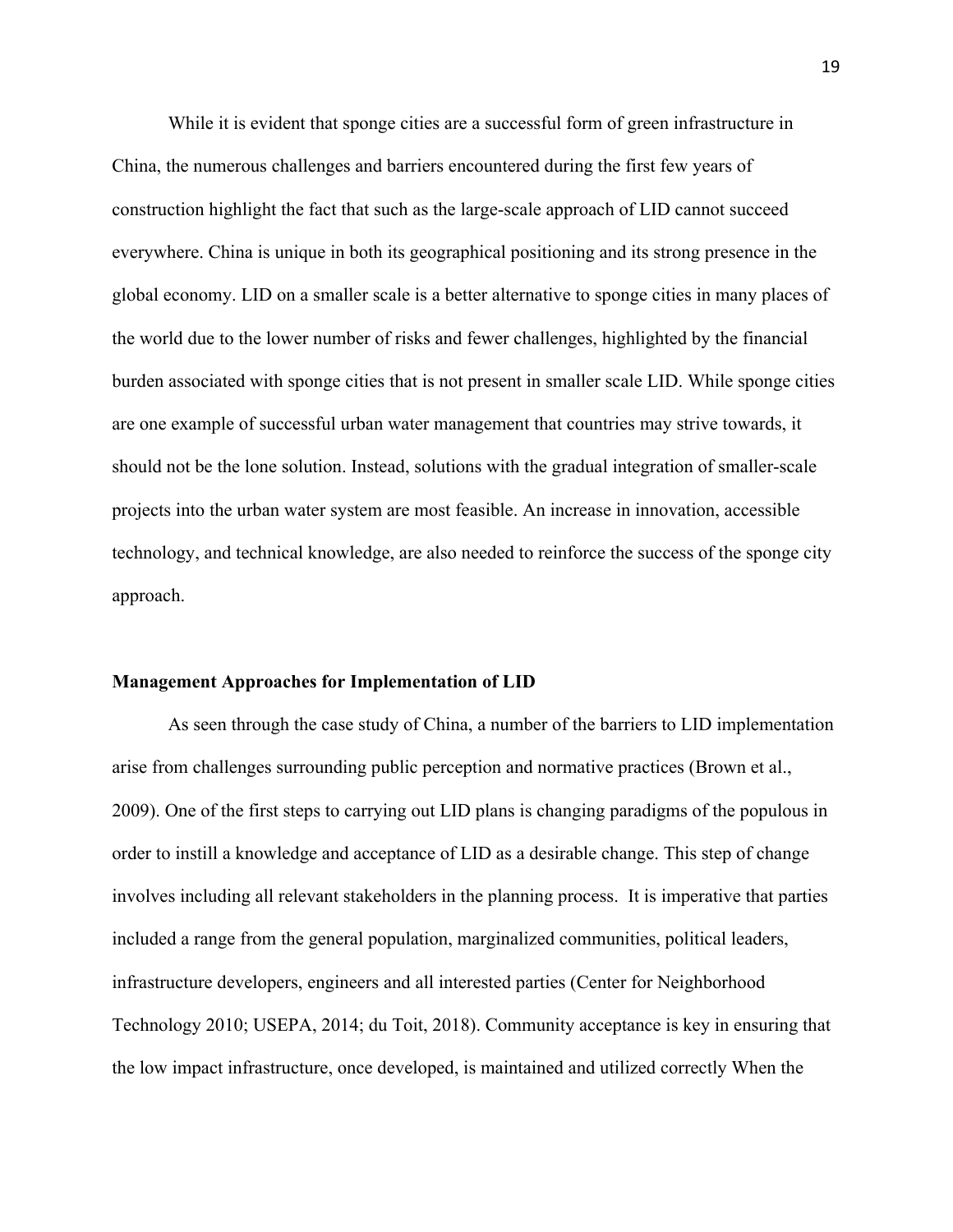importance of LID and sustainable water management is understood, changes in normative behaviours and daily practices of all stakeholders can occur. Improved normative behaviours involve water conservation and protection practices, such as proper disposal of wastes ranging from household pharmaceuticals to agriculture chemicals. The final change that must occur is on the regulative level. Once it the prioritization of water is an accepted norm, rules and regulations must be established by local leaders. Rules and regulations will ensure that a better-defined framework will be created involving the proper procedures in water protection and conservation. The prioritization of water will also ensure the continued implementation of best practices in water conservation. Overall, it is clear that both perceptions and behavioural practices surrounding urban water are crucial for the successful implementation of low impact development for sustainable water resources. There are two approaches outlined for the implementation of low impact development. The two approaches outlined involves the systems approach and the adaptive management approach.

### *The Systems Approach*

The systems approach involves identifying alternate water sources and separating the different needs for water supply (Coombes & Kuczera, 2002). The urban water cycle currently treats the various cycle components in separate treatment stages. Novel solutions must consider using what was previously thought of as wastewater as a potential water source. For example, rainwater is currently thought of as a challenge that needs immediate removal. Rainwater should, however, be considered as a source of productive water that can be stored and treated to be used for various purposes (Coombes & Kuczera, 2002).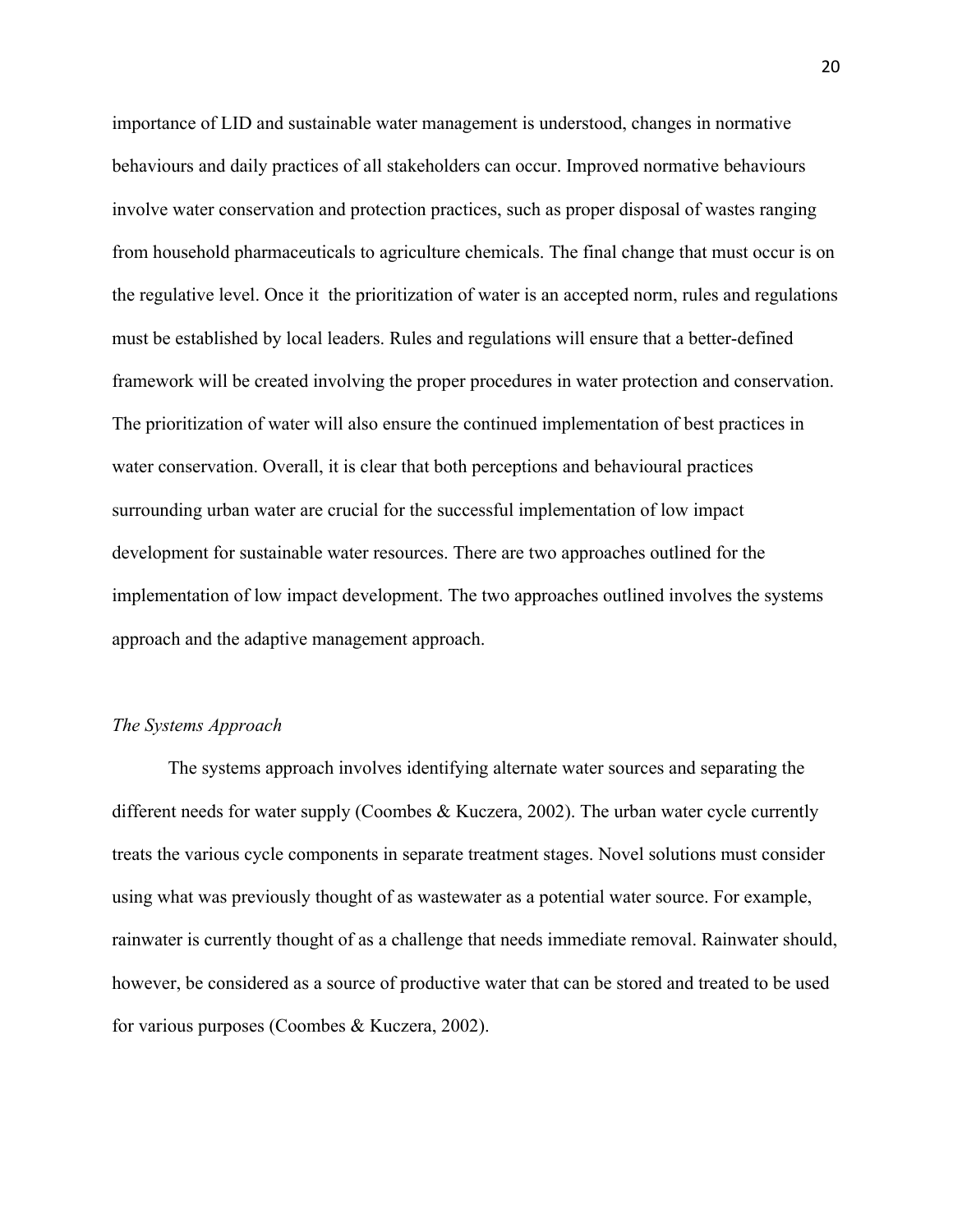Steps involved in the systems approach are outlined in Figure 1. When creating an integrated water resource management system for LID, it is imperative that clear objectives are defined and maintained as the key drivers of every project. In following the Sustainable Development Goals, expected outcomes should be effective wastewater management, and ensuring safe drinking water is available to all urban citizens. The feasible solution space in urban water management involves consideration of all potential water sources, and the alternative uses of wastewater. The Pareto-optimal solutions, solutions that involve the compromise of distribution of water from one individual to share the resource among a group, is typically unavoidable. The optimization of water sources does not mean limitless water supply for all stakeholders; rather it ensures the distribution of water to all stakeholders according to their respective water needs. Because there are multiple ways in which these objectives can be addressed, all relevant stakeholders must be consulted, and have the opportunity to voice their needs and perspectives towards consensus on a preferred strategy. Lastly, the optimal and wellmanaged practice involves a continuous monitoring and review cycle. The review cycle must ensure that, at each stage, the process is working towards the core objectives of the project. It also involves continuous research and ongoing consultation to ensure that projects are still meeting the needs and expectations of stakeholders and are in line with current best practices, standards, and codes. The review process can use the adaptive management approach, which is outlined hereafter.

Figure 1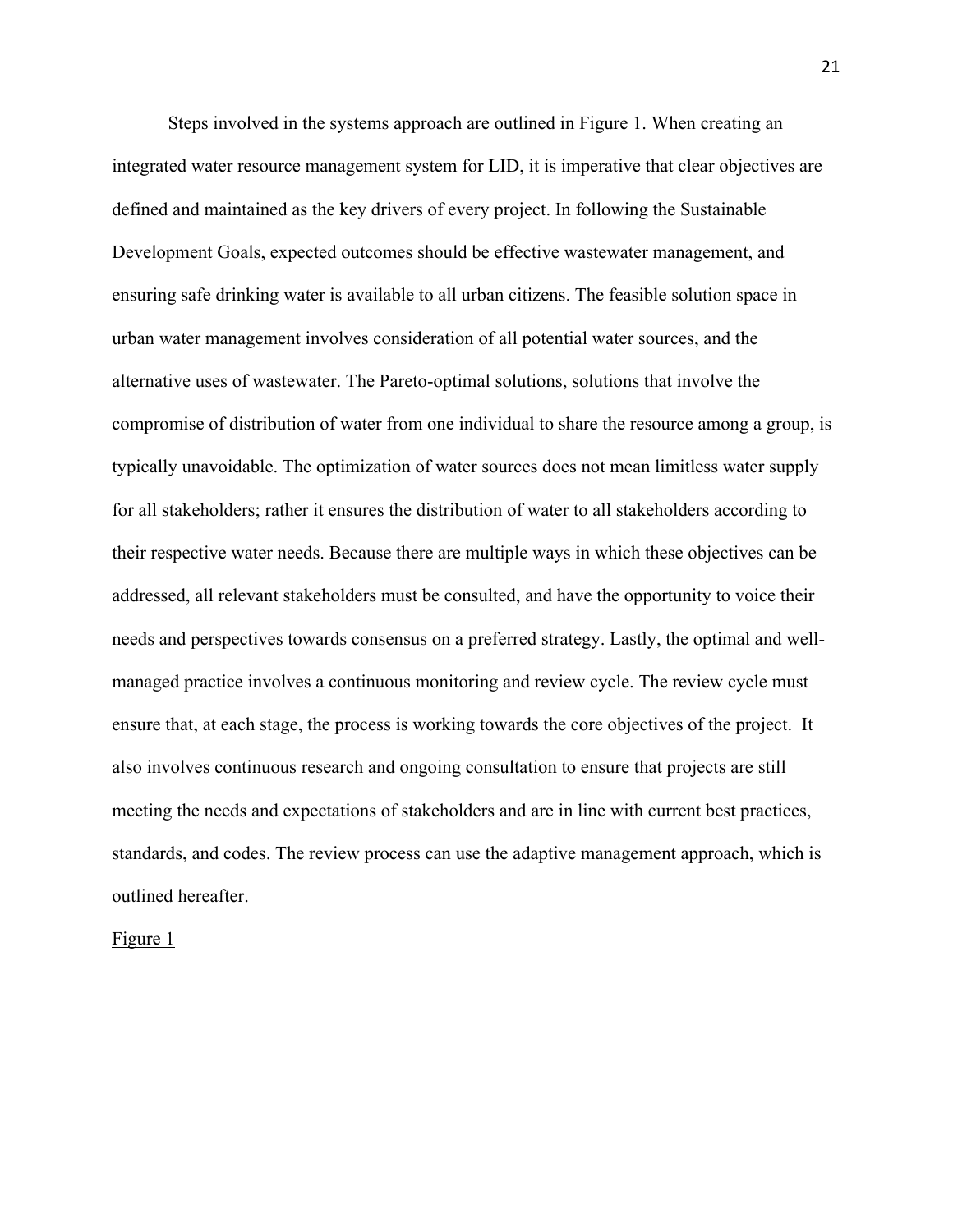### The Systems Approach

- 1. Identify system and its important linkages with subsystems
- 2. Define objectives and how to measure performance
- 3. Identify the feasible solution space
- 4. Search for the Pareto-optimal solutions
- 5. Evaluate Pareto-optimal solutions to identify the preferred solution
- 6. Can we do better? Review

(Coombes & Kuczera, 2002)

## *Adaptive Management Approach*

An additional approach is the Adaptive Management approach, which is an iterative cycle of critical processes that begin with data and information collection, analysis, plan development, and finally, monitoring and evaluation (Pearson, Coggan, Proctor, & Smith, 2010). This management style greatly depends on stakeholder engagement to ensure the acceptance, ownership, uptake and success of the planning process. There are three main requirements for the success of adaptive management: the transfer of knowledge for transformation, monitoring and evaluation, and stakeholder engagement (Pearson, Coggan, Proctor, & Smith, 2010)

The systems and adaptive management approaches are strong models which could be used to implement LID in urban communities effectively. Using the strongest elements from each approach can help the systems approach will be used in the first stages of water management, and adaptive management practices are best applied in the review stage of the systems approach. The key concepts of stakeholder engagement and optimal resource allocation are to be considered in all stages of resource management.

Successful implementation also involves learning from previous mistakes. Previous implementation studies always result in a 'lessons learned' section. The lessons learned in past implementations, such as the case studies in the Sponge City developments in China, should be understood to avoid repetition of history. There are some barriers to the incorporation of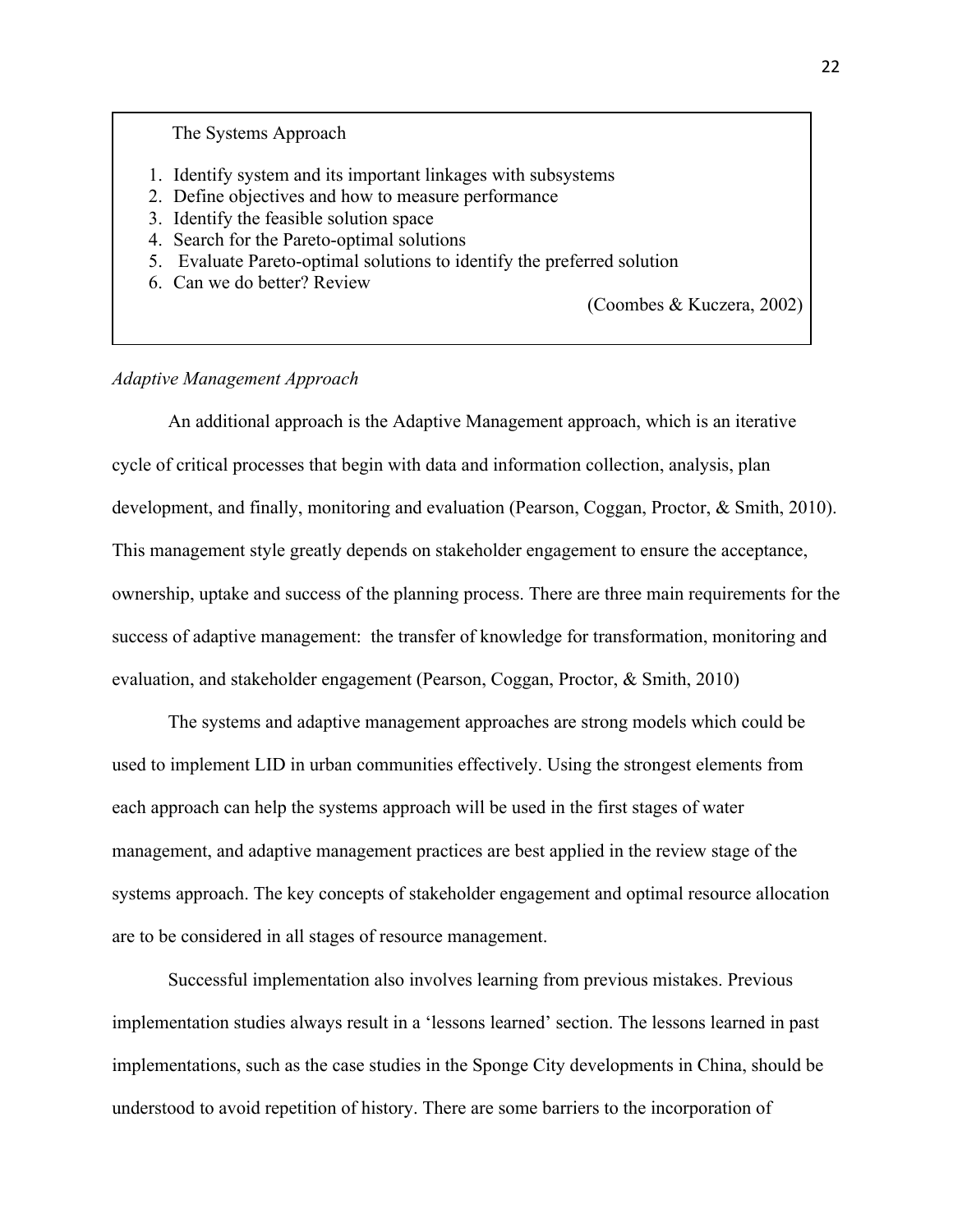integrated water resources management that have already been identified by (Pearson, Coggan, Proctor, & Smith, 2010) and are:

- Methods of engaging stakeholders are largely unsuitable for target communities and must consider a top-down engagement (Rauch et al., 2005).
- Professional norms and practices of urban water management are based on engineering methods and rationale and generally not appropriate for public consultation processes including timing (McManus and Brown, 2002).
- Organizational structures and norms provide barriers to the implementation of outcomes and ownership of consultation processes (McManus and Brown, 2002)
- Capacities of communities to participate are not catered for or understood (McManus and Brown, 2002).
- Willingness and desire of communities to participate may not be apparent (Blomquist and Schlager, 2005).

It is crucial that a proper level of background research is done before an implementation plan is determined. A successful water management system must be holistic, considering all components of the system, and involve water conservation practices with diverse fit-for-purpose water supplies. It also must work at a range of scales, both centralized and decentralized to ensure that all stakeholders are supplied with the appropriate water needs. Finally, the water management cycle must allow for the establishment of other environmental cycles, such as energy and nutrition (Bach, Rauch, Mikkelsen, McCarthy, & Deletic, 2014) For example, brown and yellow wastewater from sewage waste contain potential nutrients for agricultural fertilizer (Lofrano and Brown 2010).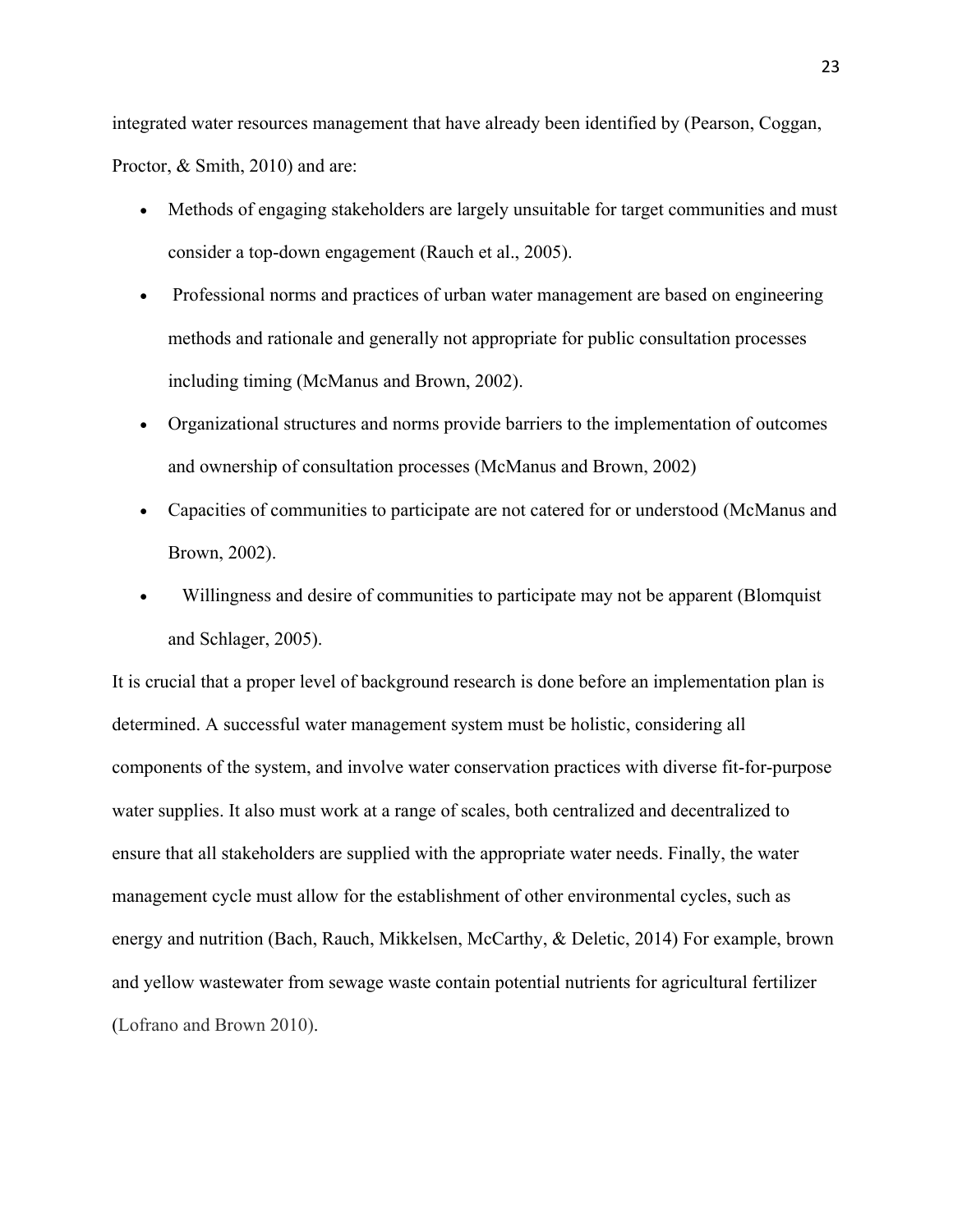## **Conclusion**

In conclusion, low impact development is a highly feasible solution to achieve integrated water management to achieve the sustainable development goals outlined by the United Nations. However, there is not a one size fits all solution. Understanding the current landscape of development and the requirements of that community is crucial for a successful sustainable implementation. For example, a large city with a centralized population, and already existing infrastructure has vastly different needs from a developing area with little to no existing water infrastructure and a decentralized population. The low impact development projects are smaller in scale but may be applied to in highly populated cities. Successful LID projects involve the application of point-of-use water supply systems such as collecting the rainwater into storage for non-potable applications. These de-centralized, low impact developments can be used in any existing infrastructure. In China, Sponge Cities were created. The sponge city development is a large overhaul project with high capital costs. The successes in China have been relatively great, but this type of implementation plan is not feasible in other cities or regions. For one, the Chinese government was the sole provider of the funds, and China has the resources to implement and complete large-scale development projects over a short period. Therefore, sponge cities are a high-intensity form of low impact development. The ideologies between low impact development are to create an equitable water supply system without negatively impacting the environment.

One solution is not better than another. However, small scale development projects are easier to implement. Depending on the resources available, it is likely that the best solution is to divide the project into small sub-projects that will eventually resolve into a sustainable water city. When deciding on an implementation plan, it is also important to use all resources available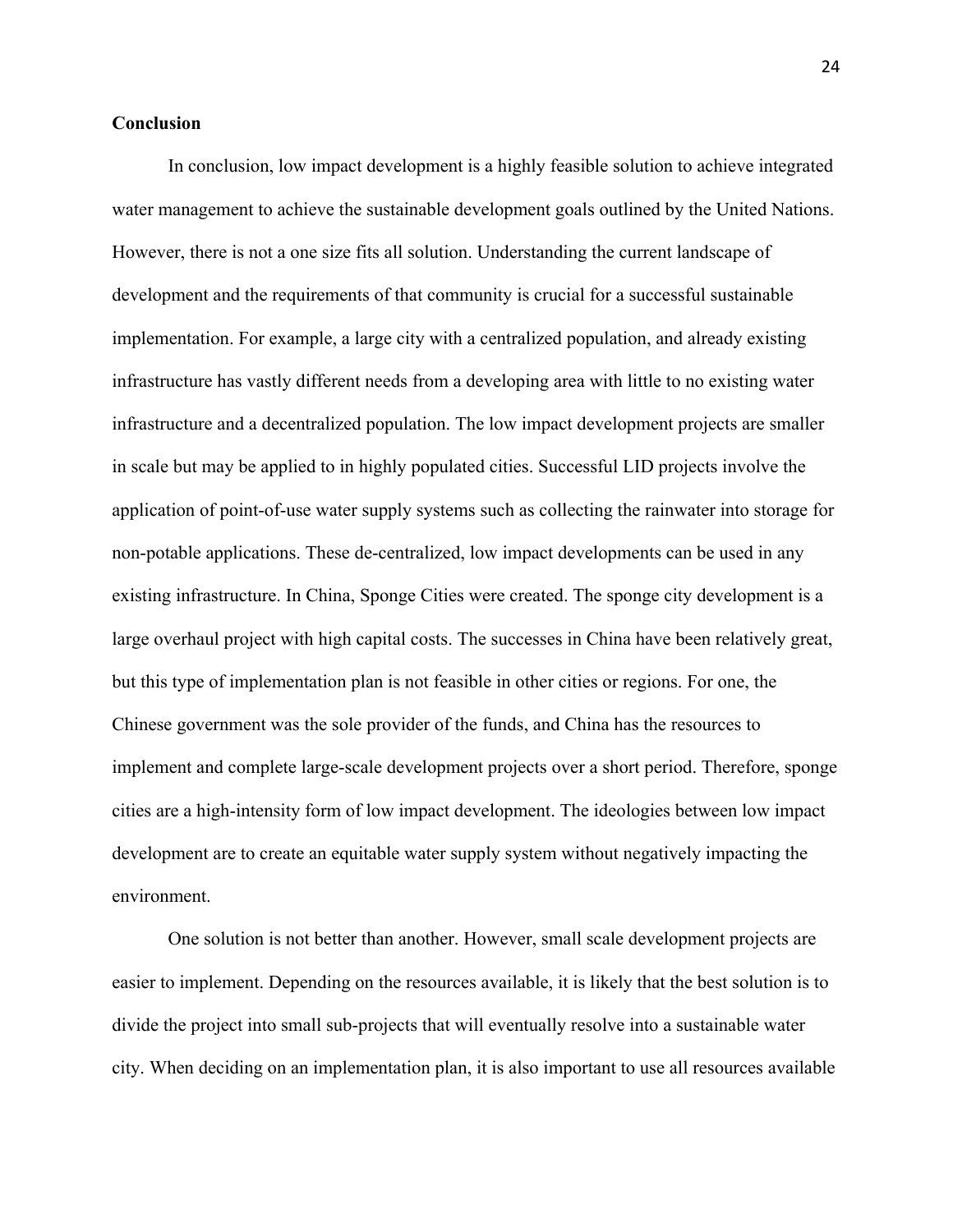and speak with key stakeholders. The need for integration of new solutions with local knowledge and resources is crucial to ensuring that the new sustainable infrastructure is maintained. Consideration factors include the existing local infrastructure, available resources, social and political factors, funding, hydrological and environmental features, and any other local circumstances. However, it is important to recall that the current ideological sustainable water city may change with new research and information.

It is therefore advisable that a water sensitive city undergoes the adaptive management approach after the systems approach was used to implement the initial infrastructure. The adaptive management ideologies refer to the need to undergo a continuous monitoring and review cycle. With changing technologies and priorities, the ideas for an ideological city may change. By using a low impact development approach to implement sustainable water management solutions, we are ensuring the fulfillment of SDGs 6.3 and 6.A. These feasible and creative solutions will prioritize protecting ecosystems and enhancing the quality and quantity of water available to all stakeholders within the hydrological cycle.

#### **References**

Ahiablame, L. M., Engel, B. A., & Chaubey, I. (2012). Effectiveness of Low Impact Development Practices: Literature Review and Suggestions for Future Research. *Water, Air, & Soil Pollution*, 223(7), 4253-4273. Retrieved from https://link.springer.com/article/10.1007/s11270-012- 1189-2

Astee, L. Y., & Kishnani, N. T. (2010). Building Integrated Agriculture: Utilising Rooftops for Sustainable Food Ccrop Cultivation in Singapore. *Journal of Green Building*, *5*(2), 105-113. https://www.journalofgreenbuilding.com/doi/pdf/10.3992/jgb.5.2.105

Bach, P. M., Rauch, W., Mikkelsen, P. S., McCarthy, D. T., & Deletic, A. (2014). A Critical Review of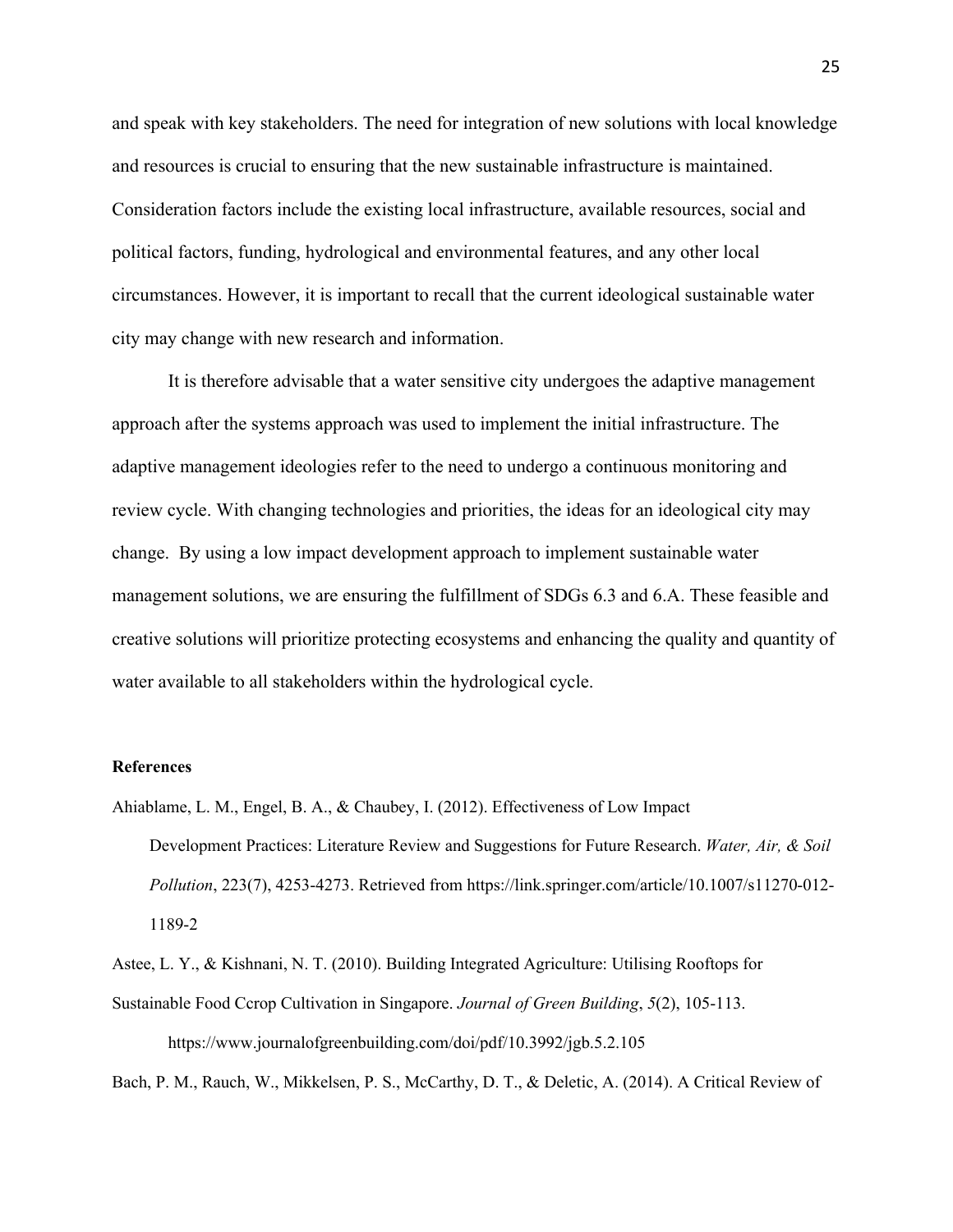Integrated Urban Water Modelling - Urban Drainage and Beyond. *Environmental Modelling and Software*. https://doi.org/10.1016/j.envsoft.2013.12.018

- Blomquist, W., & Schlager, E. (2005). Political Pitfalls of Integrated Watershed Management. *Society & Natural Resources,18*(2), 101-117. doi:10.1080/08941920590894435
- Brown, R. R., Keath, N., & Wong, T. H. F. (2009). Urban Water Management in Cities: Historical, Current and Future Regimes. *Water Science and Technology*, *59*(5), 847–855. https://doi.org/10.2166/wst.2009.029
- Burns, Fletcher, Walsh, Ladson, & Hatt. (2012). Hydrologic Shortcomings of Conventional Urban Stormwater Management and Opportunities for Reform. *Landscape and Urban Planning,105*(3), 230-240.
- Center for Neighborhood Technology. (2010). The Value of Green Infrastructure A Guide to Recognizing Its Economic, Environmental and Social Benefits (Rep.). Retrieved from https://www.cnt.org/sites/default/files/publications/CNT\_Value-of-Green-Infrastructure.pdf
- Chocat, B., Ashley, R., Marsalek, J., Matos, M. R., Rauch, W., Schilling, W., & Urbonas, B. (2007). Toward the Sustainable Management of Urban Storm-Water. *Indoor and built environment*, 16(3), 273-285. Retrieved from https://journals.sagepub.com/doi/10.1177/1420326X07078854
- Coombes, P., & Kuczera, G. (2002). Integrated Urban Water Cycle Management: Moving Towards Systems Understanding.
- Credit Valley Conservation. (2010). Appendix B: Landscape Design Guide for Low Impact Development (Rep.). Retrieved from https://cvc.ca/wp-content/uploads/2012/02/cvc-lid-swm-guide-appendixb.pdf
- Credit Valley Conservation. (2016). Case Study: Lakeside Park (Rep.). Retrieved from https://cvc.ca/wpcontent/uploads/2016/06/CaseStudy\_Lakeside\_Final.pdf

Dietz, M. E. (2007). Low Impact Development Practices: A Review of Current Research and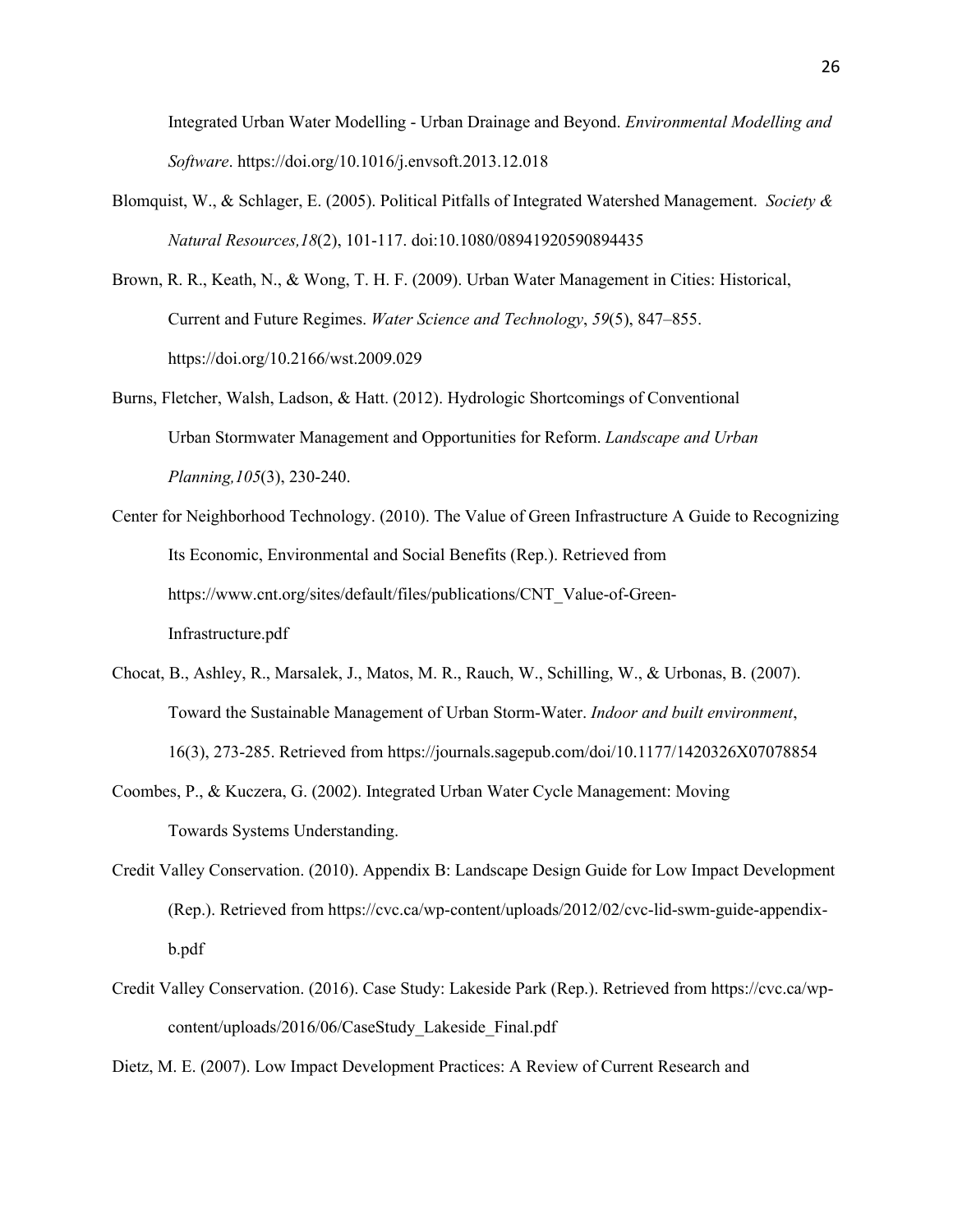Recommendations for Future Directions. *Water, air, and soil pollution*, 186(1-4), 351-363. Retrieved from https://link.springer.com/article/10.1007/s11270-007-9484-z

- Dhalla, S., & Zimmer, C. (2010). Low Impact Development Stormwater Management Planning and Design Guide. Toronto and Toronto and Region Conservation Authority: Toronto, ON, Canada, 300. Retrieved from https://cvc.ca/wp-content/uploads/2014/04/LID-SWM-Guidev1.0 $2010$  1 no-appendices.pdf
- Du Toit, Cilliers, Dallimer, Goddard, Guenat, & Cornelius. (2018). Urban Green Infrastructure and Ecosystem Services in sub-Saharan Africa. *Landscape and Urban Planning,180*, 249-261.

Finlayson, C., D'Cruz, R., & Davidson, N. (2005). *Millennium Ecosystem Assessment,2005: Ecosystems and Human Well-Being: Wetlands and Water* (Rep.). Retrieved from http://biblioteca.cehum.org/bitstream/123456789/143/1/Millennium%20Ecosystem%20Assessme nt.%20ECOSYSTEMS%20AND%20HUMAN%20WELL-

BEING%20WETLANDS%20AND%20WATER%20Synthesi.pdf

Global Water Partnership (2000), "Integrated Water Resources Management", Global Water Partnership Technical Advisory Committee, Background Paper no. 4.

GreenFacts. (2019, April 3). End of Pipe Techniques. Retrieved from https://www.greenfacts.org/glossary/def/end-of-pipe-techniques.htm

- Government of Ontario. (2019, April 4). Understanding Stormwater Management. Retrieved from http://www.renaud.ca/public/Environmental-Regulations/MOE Ontario Understanding SWM.pdf
- Hawkins, N. & Prickett, G. (2014). The Case for Green Infrastructure. *Turbulence: A Corporate Perspective on Collaborating for Resilience.*Amsterdam University Press.87-99.
- Huang, G. (2015). China Redesigns Cities for Flood Control and Water Conservation. *Frontiers in Ecology and the Environment, 13, 5,* 226.

Kramer, M. G. (2014, October). *Enhancing Sustainable Communities With Green*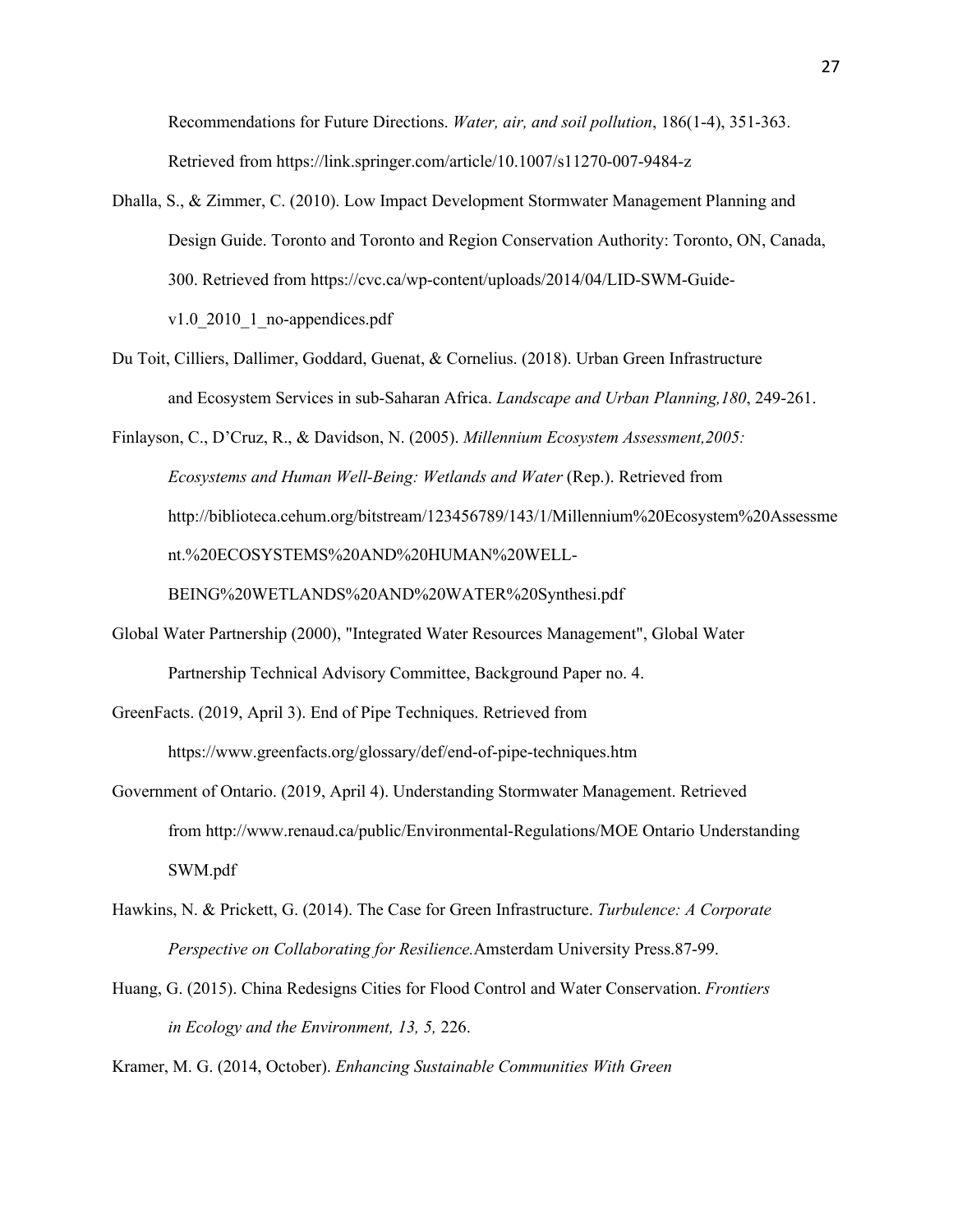*Infrastructure*(Rep.). Retrieved https://www.epa.gov/sites/production/files/2014- 10/documents/green-infrastructure.pdf

- Li, H., Ding, L., Ren, M., Li, C., & Wang, H. (2017). Sponge City Construction in China: A Survey of the Challenges and Opportunities*. Water, 9(9),*594.
- Li, X., Li, J., Fang, X., Gong, Y., & Wang, W. (2016). Case Studies of the Sponge City Program in China. *Conference Paper*.
- Lofrano, G., & Brown, J. (2010). Wastewater Management Through the Ages: A History of Mankind. *Science of The Total Environment,408*(22), 5254-5264. doi:10.1016/j.scitotenv.2010.07.062
- Mahler, B. (n.d.). Urban Land Use and Water Quality. Retrieved from https://www.usgs.gov/mission-areas/water-resources/science/urban-land-use-and-waterquality?qt-science center objects=0#qt-science center objects
- Mansor, Said, & Mohamad. (2012). Experiential Contacts with Green Infrastructure's Diversity and Wellbeing of Urban Community. *Procedia - Social and Behavioral Sciences, 49*(C), 257-267. https://www.sciencedirect.com/science/article/pii/S1877042812031205
- Martin-Mikle, C. J., de Beurs, K. M., Julian, J. P., & Mayer, P. M. (2015). Identifying Priority Sites for Low Impact Development (LID) in Mixed-use Watershed. *Landscape and Urban Planning*, 140, 29-41. Retrieved fromhttps://www.sciencedirect.com/science/article/pii/S016920461500078X
- McManus R, Brown R (2002) The Increasing Organisational Uptake of Source Control Approaches for Sustainable Stormwater Management. *In: Proceedings of the 9th international conference on urban storm drainage—CDROM*, 30 August–3 September 2002, Portland, OR, USA.
- Pearson, L. J., Coggan, A., Proctor, W., & Smith, T. F. (2010). A Sustainable Decision Support Framework for Urban Water Management. *Water Resources Management*. https://doi.org/10.1007/s11269-009-9450-1
- Rauch W, Seggelke K, Brown R, Krebs P (2005) Integrated Approaches in Urban Storm Drainage: Where do we Stand? *Environ Manag 35(4),* 396–409.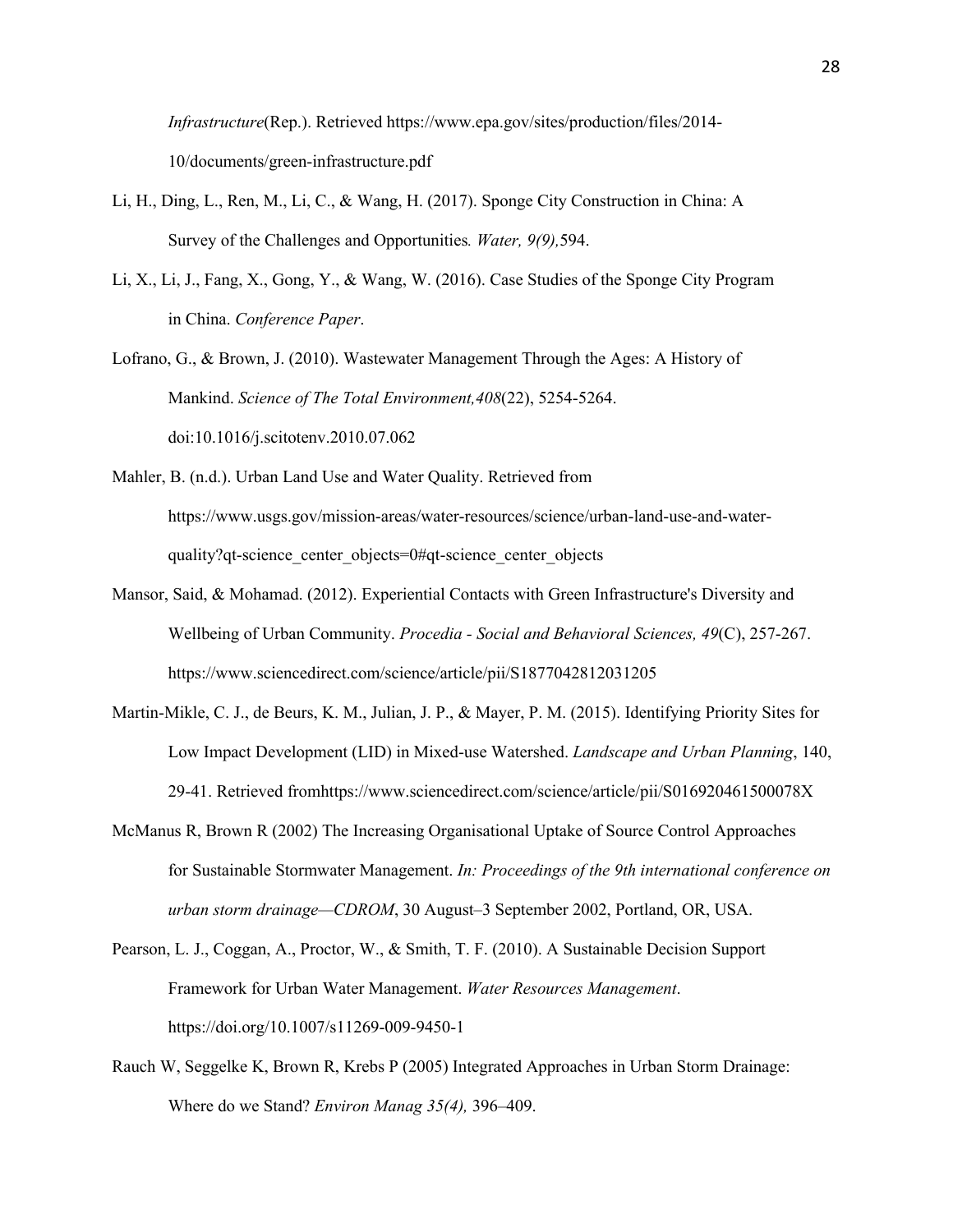Shah, I., Antuma, R. (2016). ENV-652: Conventional vs Low Impact Development Stormwater Management Case Studies.*Resilient Infrastructure.* Canadian Society for Civil Engineering.https://ir.lib.uwo.ca/cgi/viewcontent.cgi?article=1275&context=csce2016

- Toronto and Region Conservation Authority (TRCA). (2019). Conventional Stormwater Management. Retrieved from https://sustainabletechnologies.ca/home/urban-runoff-greeninfrastructure/conventional-stormwater-management/
- Toronto and Region Conservation Authority. (2013, April). "*Evaluation of Residential Lot Level Stormwater Management Practices*" (Issue brief). Retrieved from https://sustainabletechnologies.ca/app/uploads/2014/09/Residential-Lot-Level-SWMpractices\_FINAL-2013.pdf
- UNDP. (n.d.). Background of the Sustainable Development Goals Retrieved from https://www.undp.org/content/undp/en/home/sustainable-developmentgoals/background.html
- UNDP. (n.d.). Goal 6. Sustainable Development Knowledge Platform. Retrieved from https://sustainabledevelopment.un.org/sdg6

US Environmental Protection Agency (USEPA). (2007). Reducing Storm Water Costs through Low Impact Development (LID) strategies and practices. Retrieved from https://www.epa.gov/sites/production/files/2015- 10/documents/2008\_01\_02\_nps\_lid\_costs07uments\_reducingstormwatercosts-2.pdf

- U.S. Environmental Protection Agency (USEPA). (2012), Encouraging Low Impact Development, Incentives Can Encourage Adoption of LID Practices in Your Community. Retrieved from https://www.epa.gov/sites/production/files/2015-09/documents/bbfs7encouraging.pdf
- Wong, T. (2006). Water Sensitive Urban Design The Journey Thus Far. A*ustralian Journal of Water Resources, 10,* 213-222.

Yang, X. and Pang, J. (2006). Implementing China's "Water Agenda 21". *Frontiers in Ecology*